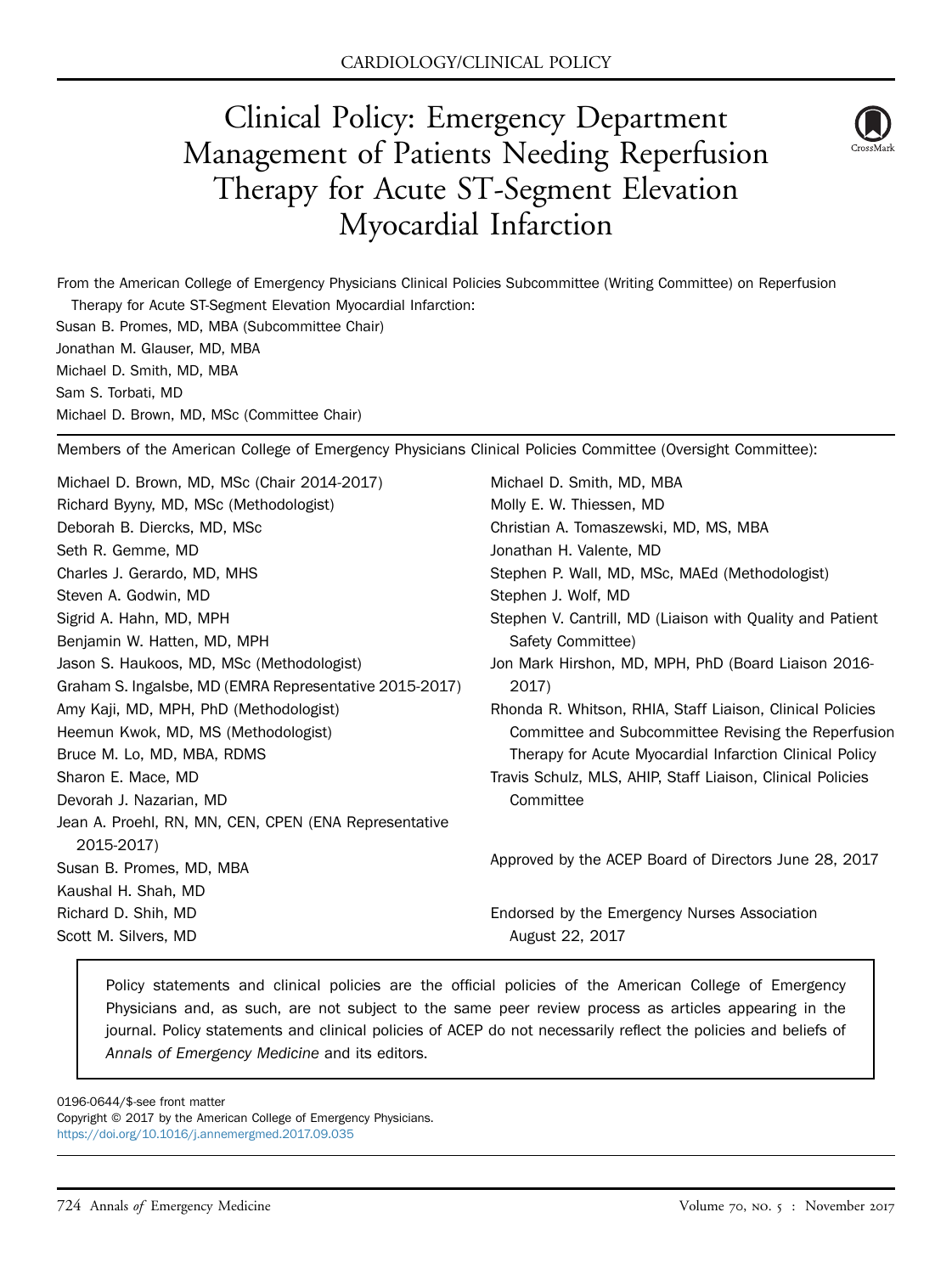[Ann Emerg Med. 2017;70:724-739.]

#### ABSTRACT

Ischemic heart disease is the leading cause of death in the world. More than half a million patients present to emergency departments across the United States each year with ST-segment elevation myocardial infarctions.<sup>1</sup> Timely reperfusion is critical to saving myocardium at risk. Multiple studies have been conducted that demonstrate that improved care processes are linked to improved survival in patients having an acute myocardial infarction. This clinical policy from the American College of Emergency Physicians addresses key issues in reperfusion for patients with acute ST-segment elevation myocardial infarction. A writing subcommittee conducted a systematic review of the literature to derive evidence-based recommendations to answer the following clinical questions: (1) In adult patients having an ST-segment elevation myocardial infarction, are there patients for whom treatment with fibrinolytic therapy decreases the incidence of major adverse cardiac events when percutaneous coronary intervention is delayed? (2) In adult patients having an ST-segment elevation myocardial infarction, does transfer to a percutaneous coronary intervention center decrease the incidence of major adverse cardiac events? (3) In adult patients undergoing reperfusion therapy, should opioids be avoided to prevent adverse outcomes? Evidence was graded and recommendations were made based on the strength of the available data.

#### INTRODUCTION

Although timely percutaneous coronary intervention (PCI) has become the standard treatment for ST-segment elevation myocardial infarction (STEMI), the fact remains that only a minority of hospitals in the United States are capable of performing this intervention on site, and even fewer can provide 24-hour access to the intervention. When a patient presents with STEMI, national guidelines recommend a first medical-contact-to-device time of less than 90 minutes for individuals presenting to a PCIcapable site and less than 120 minutes from first medicalcontact-to-device time for those who need to be transferred to a PCI-capable hospital.<sup>[2](#page-7-1)</sup> Although very few patients are treated solely with fibrinolytic therapy without an angiographic assessment of their coronary arteries, the timedependent nature of getting the patient to a PCI center requires knowledge of how delays affect clinical outcomes.

Systems have been developed for rapid out-of-hospital triage to PCI-capable centers and for rapid interhospital transfer from a noncapable PCI facility to one that can

perform the intervention. What are the sources of these delays? What are the indications for fibrinolytic therapy in the age of PCI? These questions are critical for emergency physicians who practice in rural and remote locations without immediate access to PCI centers. Aside from the immediate outcomes for reperfusion and death, data on long-term functional outcomes are critical to determine the impact these interventions ultimately have on patient lives. Finally, the role of pain relief—in particular, opioid use—is discussed in light of newer research that raises some concern over long-term outcomes in chest pain patients treated with opioids.

This clinical policy addresses 3 issues that are relevant to practicing emergency physicians. The first 2 questions address whether there is a benefit to giving fibrinolytic therapy to STEMI patients when PCI will be delayed and whether transfer to a PCI-capable facility for the STEMI patient decreases the incidence of major adverse cardiac events (MACE). The clinical heterogeneity among the research studies investigating these topics make interpretation of the results challenging. For example, there is no standard definition of MACE. MACE may include such endpoints as death, revascularization, stroke, and congestive heart failure, but not all studies use the same endpoints. Definitions for MACE will be identified in the policy as appropriate for clarity. In addition, there is no uniformity on timing metrics. The final critical question examines the safety of opioid use in this population.

This is a revision of the 2006 American College of Emergency Physicians (ACEP) clinical policy on reperfusion therapy in emergency department (ED) patients with suspected acute myocardial infarction  $(MI)$ .<sup>[3](#page-7-2)</sup>

#### METHODOLOGY

This clinical policy is based on a systematic review with critical analysis of the medical literature meeting the inclusion criteria. Searches of MEDLINE, MEDLINE InProcess, Cochrane, EMBASE, and Scopus databases were performed. All searches were limited to human studies published in English. Specific key words/phrases, years used in the searches, dates of searches, and study selection are identified under each critical question. In addition, relevant articles from the bibliographies of included studies and more recent articles identified by committee members and reviewers were included.

This policy is a product of the ACEP clinical policy development process, including internal and external review, and is based on the existing literature; when literature was not available, consensus of Clinical Policies Committee members was used and noted as such in the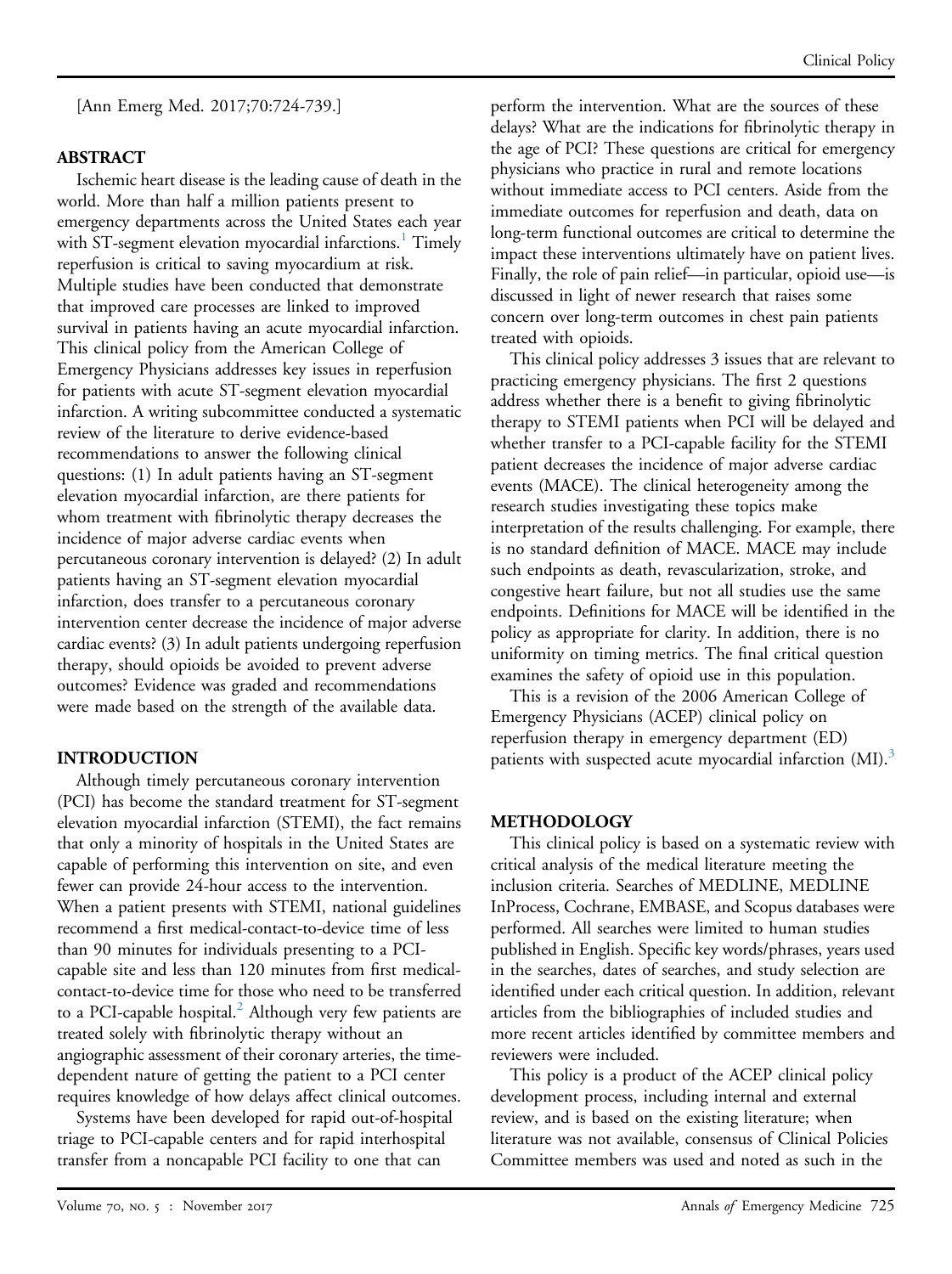recommendation (ie, consensus recommendation). Review comments were received from emergency physicians, cardiologists, individual members of the American College of Cardiology Foundation/American Heart Association, a patient representative, and members of ACEP's Medical-Legal Committee. Comments were received during a 60 day open-comment period, with notices of the comment period sent in an e-mail to ACEP members, published in EM Today, and posted on the ACEP Web site. The responses were used to further refine and enhance this clinical policy; however, responses do not imply endorsement. Clinical policies are scheduled for revision every 3 years; however, interim reviews are conducted when technology, methodology, or the practice environment changes significantly. ACEP was the funding source for this clinical policy.

## Assessment of Classes of Evidence

Two methodologists independently graded and assigned a preliminary Class of Evidence for all articles used in the formulation of this clinical policy. Class of Evidence is delineated whereby an article with design 1 represents the strongest study design and subsequent design classes (ie, design 2 and design 3) represent respectively weaker study designs for therapeutic, diagnostic, or prognostic studies, or meta-analyses [\(Appendix A](#page-9-0)). Articles are then graded on dimensions related to the study's methodological features, such as randomization processes, blinding, allocation concealment, methods of data collection, outcome measures and their assessment, selection and misclassification biases, sample size, generalizability, data management, analyses, congruence of results and conclusions, and conflicts of interest. Using a predetermined process combining the study's design, methodological quality, and applicability to the critical question, articles received a Class of Evidence grade. An adjudication process involving discussion with the original methodologist graders and at least one additional methodologist was then used to address any discordance in original grading, resulting in a final Class of Evidence assignment (ie, Class I, Class II, Class III, or Class X) [\(Appendix B](#page-9-1)). Articles identified with fatal flaws or ultimately determined to not be applicable to the critical question received a Class of Evidence grade "X" and were not used in formulating recommendations for this policy. However, content in these articles may have been used to formulate the background and to inform expert consensus in the absence of robust evidence. Grading was done with respect to the specific critical questions; thus, the Class of Evidence for any one study may vary according to the

question for which it is being considered. As such, it was possible for a single article to receive a different Class of Evidence rating when addressing a different critical question. Question-specific Classes of Evidence grading may be found in the [Evidentiary Table](#page-9-2) included at the end of this policy.

#### Translation of Classes of Evidence to Recommendation Levels

Based on the strength of evidence grading for each critical question (ie, [Evidentiary Table](#page-9-2)), the subcommittee drafted the recommendations and the supporting text synthesizing the evidence using the following guidelines:

Level A recommendations. Generally accepted principles for patient care that reflect a high degree of clinical certainty (eg, based on evidence from one or more Class of Evidence I or multiple Class of Evidence II studies).

Level B recommendations. Recommendations for patient care that may identify a particular strategy or range of strategies that reflect moderate clinical certainty (eg, based on evidence from one or more Class of Evidence II studies or strong consensus of Class of Evidence III studies).

Level C recommendations. Recommendations for patient care that are based on evidence from Class of Evidence III studies or, in the absence of any adequate published literature, based on expert consensus. In instances in which consensus recommendations are made, "consensus" is placed in parentheses at the end of the recommendation.

The recommendations and evidence synthesis were then reviewed and revised by the Clinical Policies Committee, which was informed by additional evidence or context gained from reviewers.

There are certain circumstances in which the recommendations stemming from a body of evidence should not be rated as highly as the individual studies on which they are based. Factors such as heterogeneity of results, uncertainty about effect magnitude, and publication bias, among others, might lead to a downgrading of recommendations.

When possible, clinically oriented statistics (eg, likelihood ratios, number needed to treat) are presented to help the reader better understand how the results may be applied to the individual patient [\(Appendix C](#page-9-3)).

This policy is not intended to be a complete manual on the evaluation and management of patients with STEMI but rather a focused examination of critical issues that have particular relevance to the current practice of emergency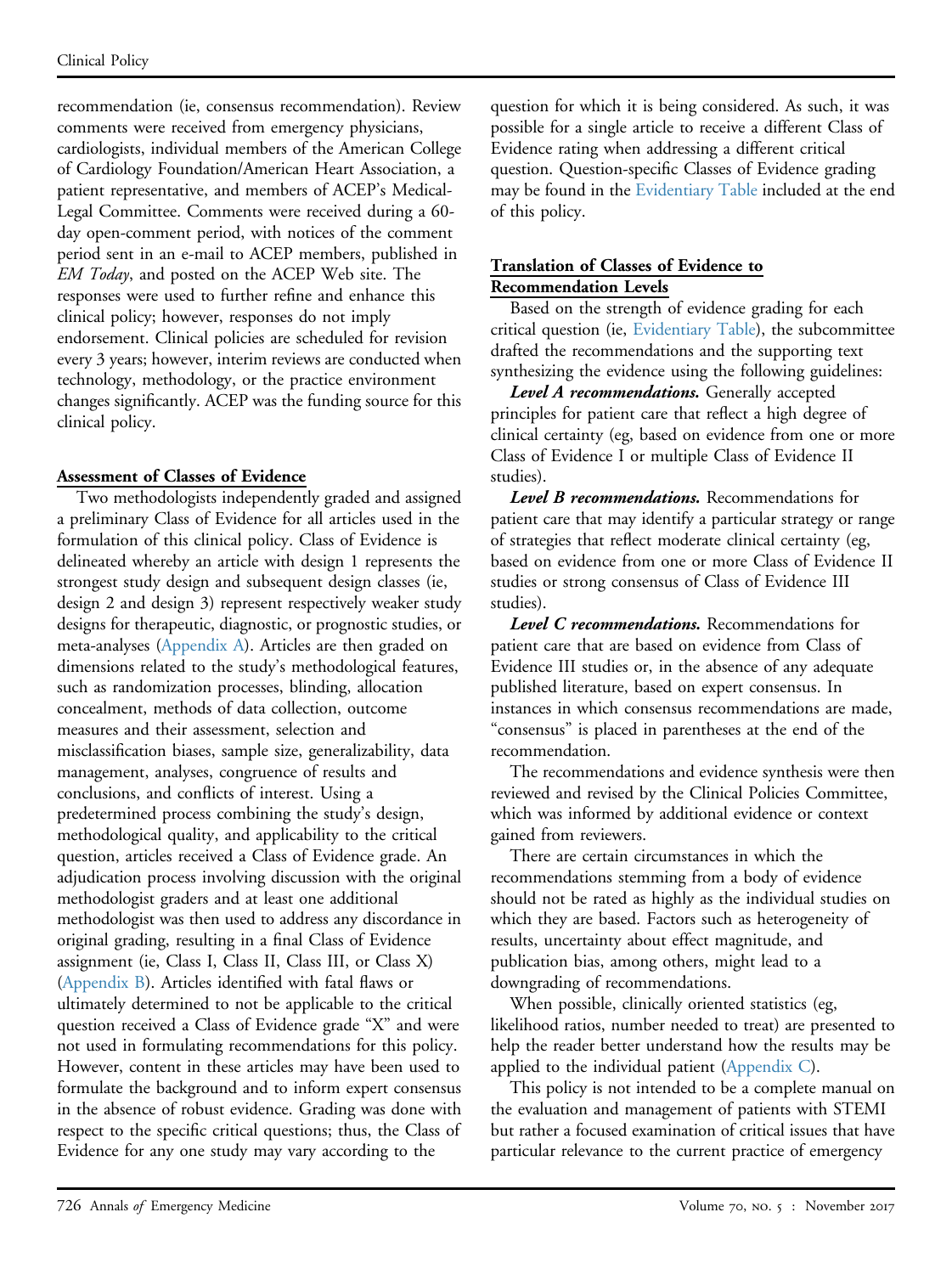medicine. Potential benefits and harms of implementing recommendations are briefly summarized within each critical question.

It is the goal of the Clinical Policies Committee to provide an evidence-based recommendation when the medical literature provides enough quality information to answer a critical question. When the medical literature does not contain adequate empirical data to answer a critical question, the members of the Clinical Policies Committee believe that it is equally important to alert emergency physicians to this fact.

This clinical policy is not intended to represent a legal standard of care for emergency physicians. Recommendations offered in this policy are not intended to represent the only diagnostic or management options available to the emergency physician. ACEP recognizes the importance of the individual physician's judgment and patient preferences. This guideline provides clinical strategies for which medical literature exists to answer the critical questions addressed in this policy.

Scope of Application. This guideline is intended for health care providers working in EDs.

**Inclusion Criteria.** This guideline is intended for adult patients presenting to the ED with suspected acute STEMI.

**Exclusion Criteria.** This guideline is not intended for pediatric patients, pregnant patients, or patients with contraindications to fibrinolytic treatment.

#### CRITICAL QUESTIONS

1. In adult patients having a STEMI, are there patients for whom treatment with fibrinolytic therapy decreases the incidence of MACE when PCI is delayed?

Patient Management Recommendations

Level A recommendations. None specified.

Level B recommendations. Fibrinolytics may be administered to patients when door-to-balloon (D2B) time is anticipated to exceed 120 minutes.

Level C recommendations. A dose reduction should be considered when administering fibrinolytics to patients aged 75 years or older.

Potential Benefit of Implementing the

Recommendations: The use of fibrinolytics when D2B time is delayed may result in better long-term outcomes with a decrease in MACE.

Potential Harm of Implementing the Recommendations: Time estimates are challenging to obtain in the context of an emergency, therefore patients may not receive the recommended therapy within the

appropriate time frame necessary to achieve optimal outcomes.

Key words/phrases for literature searches: STEMI, myocardial infarction, angioplasty, balloon, coronary, percutaneous coronary intervention, adverse effects, mortality, fibrinolytic agents, thrombolytic therapy, recombinant proteins, antithrombins, platelet aggregation inhibitors, risk assessment, risk factors, time factors, survival rate, survival analysis, treatment outcome, adverse cardiac, delay, transportation of patients, patient transfer, health services accessibility, emergency medical services, myocardial reperfusion, time-to-treatment, pharmacoinvasive therapy, facilitated PCI, and variations and combinations of the key words/phrases. Searches included January 1, 2006 to search dates of January 12, 2016, January 29, 2016, February 9, 2016, February 24, 2016, and January 10, 2017.

Study Selection: Two hundred thirty-four articles were identified in the search. Forty-three articles were selected from the search results for further review, with 6 Class III studies included for this critical question.

Many hospitals in the United States with inpatient beds do not have a cardiac catheterization laboratory with direct access to PCI. Although PCI as a revascularization procedure is desirable within 90 minutes of first medical contact, this time frame is impossible to achieve in such facilities. Quality initiatives have demonstrated time benefit to coordination of out-of-hospital performance and transmission of ECG data with emergency care and with response of catheterization laboratory personnel and interventional cardiology. There are barriers to efficient transfer, including the availability of on-call specialists and impediments to transportation, such as inclement weather; therefore, time to PCI will vary between health systems and individual situations.

With the rise of freestanding emergency centers from which any patient sustaining an MI must be transferred for care, and with the closure of rural hospitals, it is expected that the number of patients with chest pain and STEMI presenting to non-PCI-capable facilities will increase. Given the availability of fibrinolytic therapy to any practitioner of emergency care, it is important to define a time frame during which these patients will derive benefit from fibrinolysis as initial therapy for STEMI.

Rather than using fibrinolytics, multiple studies favor PCI with a D2B time of less than 120 minutes, including transfer time. $4-11$  It is not always feasible to achieve PCI in less than 120 minutes even at PCI-capable hospitals; therefore, fibrinolytics followed by PCI may be considered in select circumstances. There is variation in the dosing of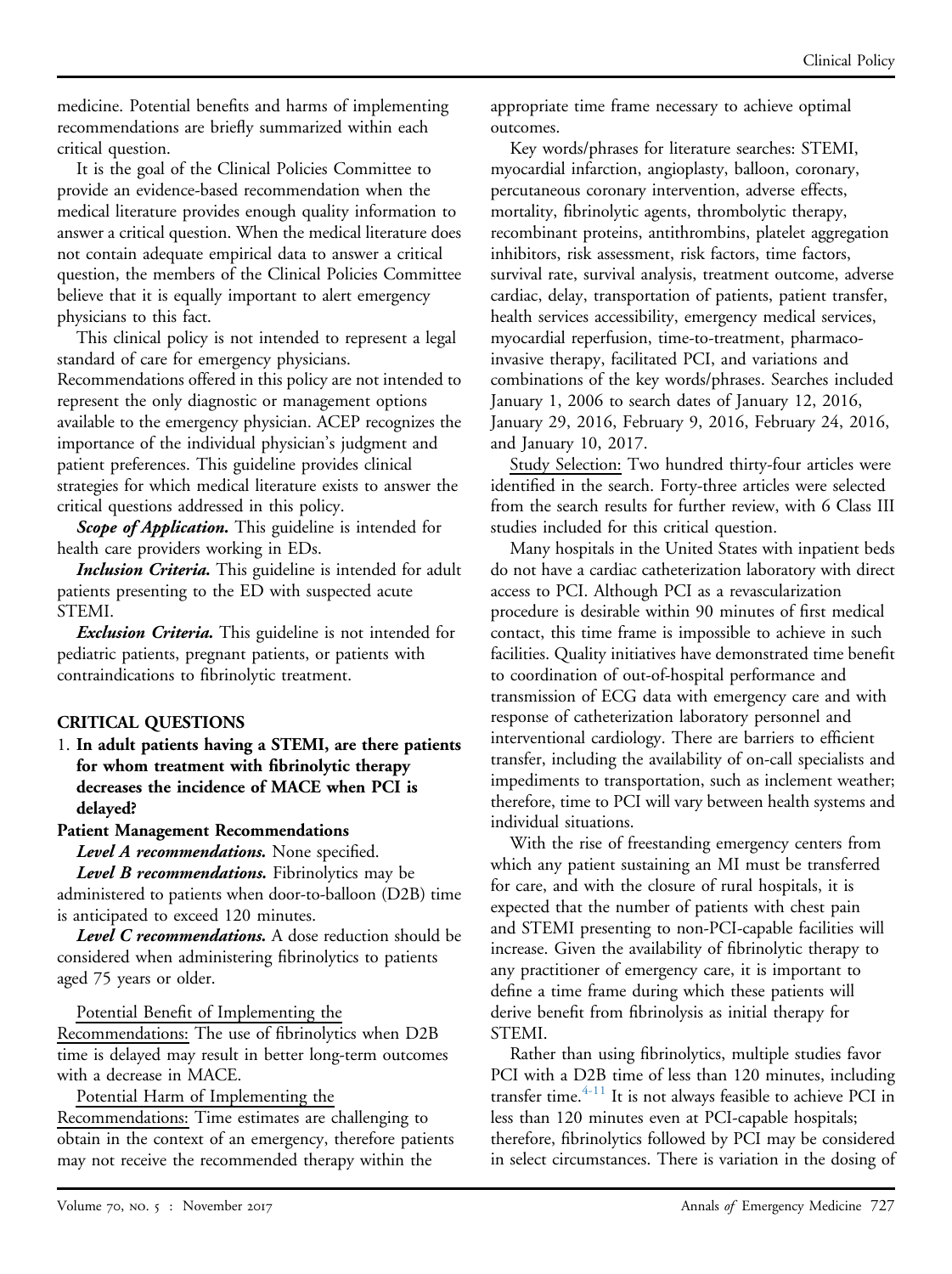fibrinolytics before transfer for PCI, namely full-dose versus reduced dose.

A Class III study by Vora et al<sup>[12](#page-7-4)</sup> consisting of a registry of 22,481 patients (Acute Coronary Treatment and Intervention Outcomes Network Registry) indicated that when estimated interhospital drive time exceeded 30 minutes, only 42.6% of transferred patients achieved the first D2B time of less than 120 minutes. Among 15,437 patients eligible for full-dose fibrinolysis or PCI with estimated transfer drive times of 30 to 120 minutes, 34.3% received fibrinolysis (median door-to-needle time of 34 minutes). Median transfer time was 49 minutes. Patients treated with fibrinolysis versus PCI had no significant mortality difference (3.7% versus 3.9%; odds ratio 1.1; 95% confidence interval [CI] 0.9 to 1.4), but had higher bleeding risk, which included a decrease in hemoglobin level  $(\geq 4 \text{ g/dL})$ , or intracranial hemorrhage, or RBC transfusion (10.7% versus 9.5%; odds ratio 1.2; 95% CI 1.0 to 1.3). The mortality rates took into consideration multiple confounders such as transfer times, presence of heart failure, shock, and within-hospital clustering. A Class III study<sup>13</sup> from Canada measured the primary endpoint, which was the composite of death, cardiogenic shock within 30 days, new or worsening heart failure, reinfarction, recurrent ischemia, or new or worsening congestive heart failure within 30 days in all patients who received full-dose fibrinolysis. Five hundred thirty-seven patients were randomly assigned to be immediately transferred for PCI within 6 hours after fibrinolytics. Five hundred twenty-two patients were randomized to standard fibrinolytic therapy without PCI, but 182 patients (39.9%) received urgent catheterization (rescue PCI), with stents implanted in 98.3%. The immediate transfer for PCI group had better primary endpoints (11% versus 17.2%). However, no patients received PCI within 90 minutes.<sup>13</sup>

A 2008 Class III report<sup>[14](#page-8-0)</sup> of 2,869 STEMI patients treated at 5 high-volume centers demonstrated significantly lower mortality with reduced dose fibrinolysis followed by urgent PCI compared with primary PCI. Mean time to PCI was 253 minutes, whereas mean time to fibrinolysis was 54 minutes. A Class III randomized study<sup>15</sup> of a total of 2,452 patients suggested a mortality benefit to reduceddose reteplase plus abciximab as opposed to abciximab alone, or placebo, followed by expedited primary PCI when PCI delays of greater than 1 hour were anticipated. Data in a Class III study<sup>16</sup> from Minnesota attempted to address reperfusion options in STEMI patients with expected delays to a PCI-capable hospital. More than 2,600 consecutive STEMI patients from 31 referral hospitals were entered into a registry, as well as 600 who presented to the PCI center. Patients who presented to the PCI hospital or

who were transferred from a zone 1 hospital  $(< 60$  miles away) underwent primary PCI as the reperfusion method. Patients transferred from zone 2 hospitals ( $\geq 60$  miles away) received aspirin, clopidogrel, unfractionated heparin, a  $\beta$ blocker, and reduced-dose fibrinolytic, most frequently tenecteplase with comparable outcomes in stroke, major bleeding, 30-day mortality, and reinfarction. The authors' conclusions were that an argument should be made for fibrinolytic therapy if there is inclement weather or for a 60-mile transport cutoff if there is no inclement weather.<sup>[16](#page-8-2)</sup>

Finally, in a Class III study,  $17$  STEMI patients who presented within 3 hours of symptom onset and could not receive PCI within 1 hour were randomized in the out-ofhospital setting to either transport for primary PCI or treatment with full-dose tenecteplase plus clopidogrel and enoxaparin before transfer to a PCI-capable hospital. The primary endpoints were a composite of death, shock, congestive heart failure, or reinfarction within 30 days. Emergency angiography was required in 36% of the tenecteplase group and the remainder underwent angiography at a median 17 hours after randomization. In this study, the composite endpoint was similar regardless of whether the patient received fibrinolytic therapy or primary PCI (12.4% versus 14.3%, respectively). There was a higher incidence of intracranial hemorrhage in patients who received fibrinolytic therapy. This increase was mitigated by the use of half-dose tenecteplase in patients older than 75 years.<sup>[17](#page-8-3)</sup>

In summary, use of fibrinolytics is recommended when, by physician judgment, the D2B time will exceed 120 minutes for any reason. When fibrinolytics are used in patients older than 75 years, consideration should be given to using half-dose to mitigate the potential for bleeding complications.

#### Future Research

There may be a subset of patients who benefit from fibrinolysis before PCI depending on, for example, age or anatomic location of the infarction, as well as time to PCI. It is unknown whether a given time limit for, say, a 45 year-old man with an inferior MI applies to a 77-year-old woman with an anterior MI. It may be that the benefit of PCI over fibrinolysis is most pronounced in high-risk patients: those with anterior MI or with hemodynamic compromise.

Transport time to a PCI-capable institution is frequently not known with any precision and may be underestimated by receiving PCI centers. If timing is really important, ways to accurately estimate transfer times must be identified. How accurate is any assessment of time given weather and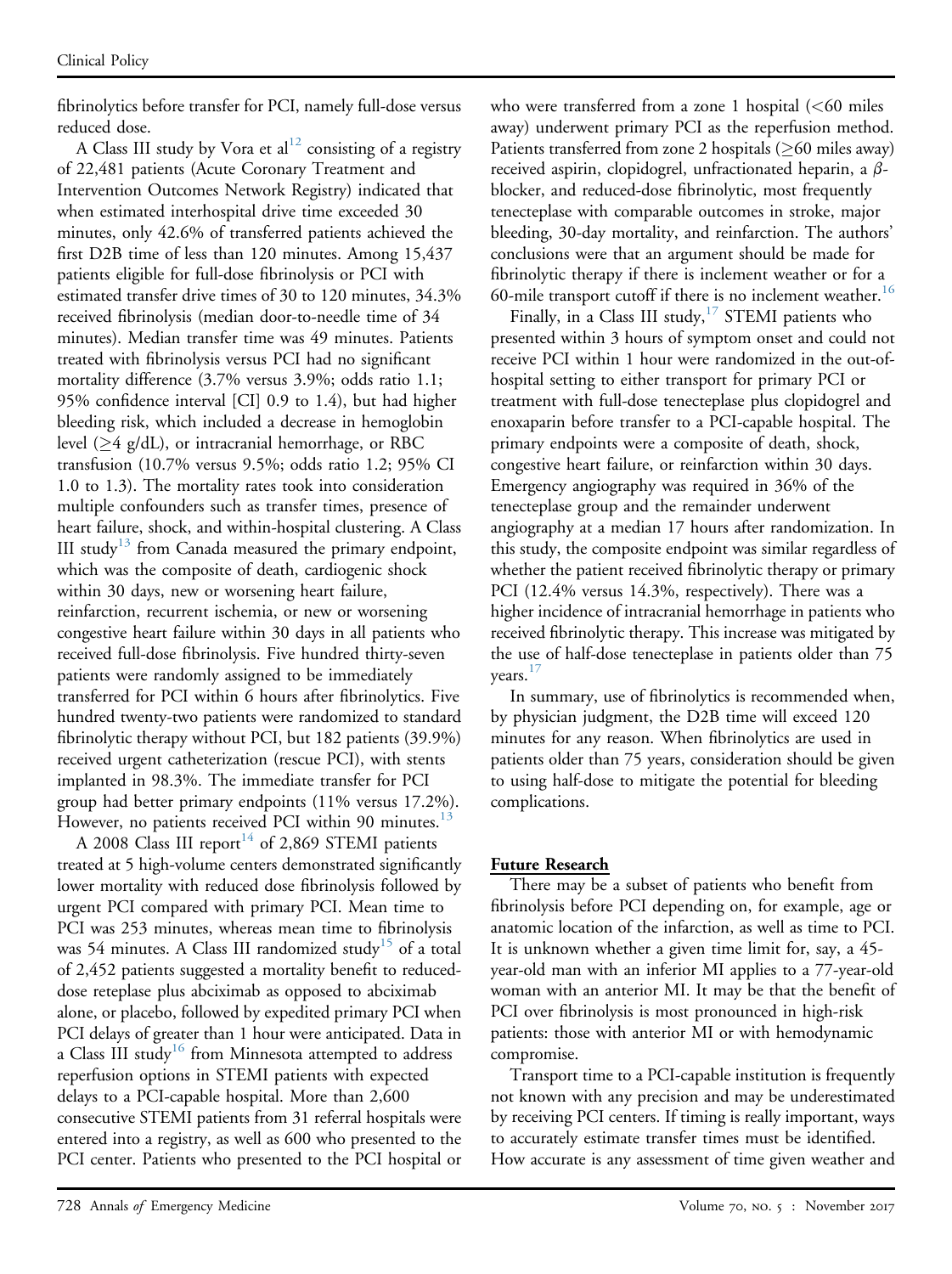transport conditions? This question should be answered before any hard and fast guidelines are developed on PCI versus fibrinolysis. Emergency physicians should know the framework within which they are working. Any recommendations must be predicated on a realistic estimate of time to transport and time to intervention.

Many studies, especially those from overseas, have disparate endpoints, such as stroke, recurrent ischemia, reinfarction, death, cardiogenic shock, congestive heart failure, and readmissions. Although this policy looked at MACE, future research should explore functional status (functional capacity or ejection fraction) and survival.

## 2. In adult patients having a STEMI, does transfer to a PCI center decrease the incidence of MACE?

Patient Management Recommendations

Level A recommendations. None specified.

**Level B recommendations.** To decrease the incidence of MACE, patients with STEMI should be transferred to a PCI-capable hospital as soon as possible.

Level C recommendations. None specified.

Potential Benefit of Implementing the Recommendations: Patients who receive timely PCI may experience better outcomes with a decrease in MACE.

Potential Harm of Implementing the Recommendations: Patients may decompensate en route to the PCI facility resulting in poor outcomes.

Key words/phrases for literature searches: ST-elevation myocardial infarction, myocardial infarction, percutaneous coronary intervention, thrombolytic therapy, PCI center, time factors, time-to-treatment, treatment outcomes, patient transfer, survival rate, survival rates, risk, timing, complications, adverse effects, delayed intervention, emergency medical services, hospital, and variations and combinations of the key words/phrases; Searches included January 1, 2006, to search dates of January 12, 2016, January 29, 2016, and February 24, 2016.

Study Selection: Two hundred two articles were identified in the search. Forty-five articles were selected from the search results for further review, with 1 Class II and 1 Class III study included for this critical question.

There are many articles and guidelines published on this topic. Given the rigorous methodological process to answer this specific critical question, 2 studies were used to inform the final recommendation. Many articles were eliminated because they were indirectly or not applicable. There has been a significant paradigm shift in the treatment of acute coronary syndrome (ACS) worldwide during the past few decades. Previously, treatment choices included PCI and fibrinolytic therapy. The literature has shifted away from

choosing between these 2 therapies and is now centered on the expedited treatment of patients with PCI and the construction of systems and networks to facilitate this, including interhospital transfer. The introduction of STEMI care programs has reduced mortality.<sup>18</sup> This raises the question of which patients benefit the most from rushing to the PCI-capable institution and what those benefits are. The American Heart Association guidelines recommend transfer of patients with STEMI to a PCI center even if they have received fibrinolytic therapy.<sup>19</sup>

There is literature in regard to the out-of-hospital activation of catheterization laboratories and the timing effects of emergency medical services' selection of the receiving facility. However, the question was framed from the perspective of a community emergency physician who needs to make critical decisions about transferring a STEMI patient who presents to a non-PCI-capable hospital.

According to a Class II study by Widimsky et al,  $^{20}$  $^{20}$  $^{20}$  the treatment of STEMI with PCI has a mortality and MACE advantage over fibrinolytic administration alone and that treatment is time dependent. This study was a randomized controlled trial in the Czech Republic that compared fibrinolysis at a community hospital not capable of PCI (421 patients) versus interhospital transfer (429 patients) for PCI. Pain onset to randomization was similar in both groups. Transfer time was 48 minutes (SD 20), and D2B once arrived at a PCI capable center was 26 minutes (SD 11). Inclusion criteria for this study were that patient transport to a PCI facility was feasible within 30 minutes of enrollment and the distance to the PCI center was less than 120 km (approximately 75 miles). Clinical outcomes measured were 30-day and 5-year death, MI, stroke, and revascularization. The incidence of MACE was lower in the transfer for PCI group for both 30-day (24% in the fibrinolytic group versus 14% in the PCI group; difference 10% [95% CI 4% to 15%]; number needed to treat 10) and 5-year MACE (53% in the fibrinolytic group versus 40% in the PCI group; difference 13% [95% CI 6% to 20%]; number needed to treat 8), respectively.<sup>20</sup>

A Class III study by Wöhrle et  $al<sup>21</sup>$  compared the outcomes of STEMI patients who presented to a PCI center versus patients who presented to a non-PCI center and were transferred to a PCI-capable hospital and found no significant difference in MACE at 30 days and 1 year. There was a total delay (symptom-to-balloon inflation) of 67 minutes because of transfer to a PCI facility in this study. The actual time from symptom onset to a PCIcapable facility for transferred patients was 195 versus 116 minutes for patients who presented directly to a PCI hospital.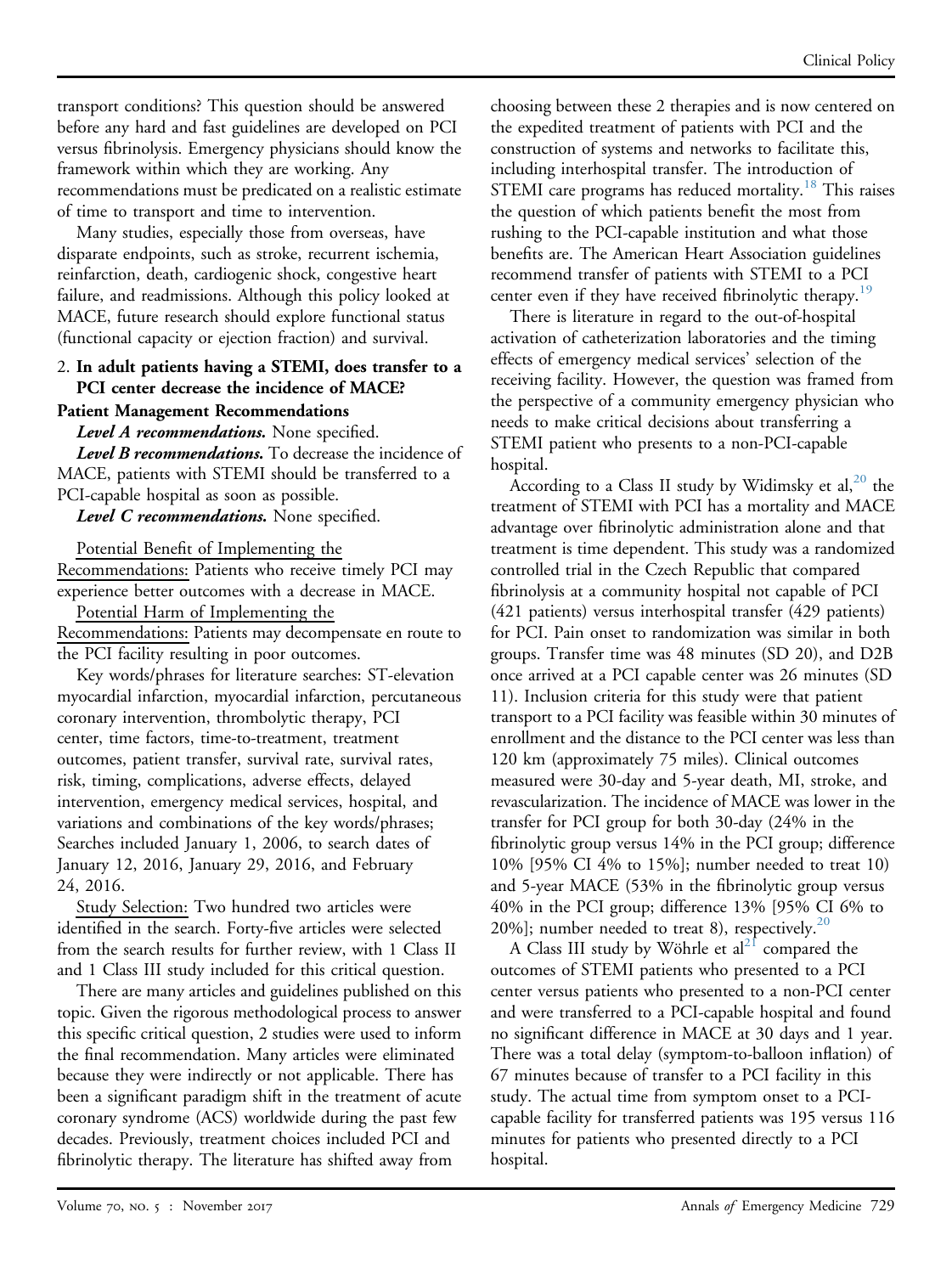Transfer to PCI-capable hospitals can result in delays to D2B time. How long can a patient wait before PCI loses its advantage over fibrinolytics? Patients show favorable outcomes when they receive PCI for STEMI. The goal is to begin transfer from a non-PCI-capable hospital once a STEMI is identified with a goal of total time from first medical contact to intervention of less than 120 minutes $^{19}$ 

In summary, best outcomes will likely be met by developing systems in which STEMI is identified early in the out-of-hospital process and the patient is transported directly to a PCI-capable facility. For patients who develop STEMI after ED presentation in the non-PCI-capable hospital, systems can be constructed to expedite transfer to a PCI-capable facility. Therefore, the recommendation is to transfer patients with STEMI to a PCI-capable facility to decrease the incidence of MACE.

## Future Research

No studies exist to determine the exact interval after symptom onset when the benefits of emergent transfer dissipate. Current literature cited as support for transfers as best practice are based on observational studies with little uniformity with respect to measured outcomes or the patient populations. The development of standardized metrics, definitions, and outcomes would allow comparison of studies and robust meta-analyses. For example, what does first medical contact mean? Does it mean the time when a patient is cared for by out-of-hospital providers or by the first hospital contact point? Standardized prospective trials using well-designed integrated network protocols in the United States or abroad may be the best setting for future prospective trials needed to provide a high degree of clinical certainty while avoiding ethical concerns in randomizing patients to different treatment arms. Better delineation of the expected delay that would lead to fibrinolytic administration, as well as the optimal dose of fibrinolytics, would be useful to the referring emergency physician.

## 3. In adult patients undergoing reperfusion therapy, should opioids be avoided to prevent adverse outcomes?

#### Patient Management Recommendations

Level A recommendations. None specified. Level B recommendations. None specified.

Level C recommendations. Because safety has not been established, clinical judgment should be used in deciding whether to provide or withhold morphine in patients undergoing reperfusion therapy.

Potential Benefit of Implementing the Recommendations: Opioids offer relief to chest pain patients by reducing discomfort and helping them relax during a highly stressful medical event.

Potential Harm of Implementing the Recommendations: Opioids can potentially result in less salvageable myocardium if administered to patients having an MI.

Key words/phrases for literature searches: opioids, opiates, analgesics, fentanyl, morphine, hydromorphone, drug interactions, age factors, adenosine, piperazines, platelet aggregation, thiophenes, acute coronary syndrome, suspected acute coronary syndrome, myocardial infarction, reperfusion therapy, percutaneous coronary intervention, angioplasty, thrombolytics, fibrinolytics, harm, risk, adverse, treatment outcome, patient risk, and variations and combinations of the key words/phrases; Searches included January 1, 2006, to search dates of January 12, 2016, January 29, 2016, and February 24, 2016.

Study Selection: Twenty-five articles were identified in the search. Nine articles were selected from the search results for further review, with 1 Class III study included for this critical question.

In the absence of a history of hypersensitivity, judicious use of opioids has generally been considered safe in hemodynamically stable patients with suspected ACS. Largely based on expert opinion, current guidelines from the American College of Cardiology/American Heart Association<sup>[2](#page-7-1)</sup> and European Society of Cardiology<sup>[22](#page-8-8)</sup> recommend intravenous morphine as the drug of choice to relieve pain and anxiety and warn against the use of nonsteroidal anti-inflammatory drugs (NSAIDs) and cyclooxygenase (COX)-2 inhibitors due to increased risk for MACE associated with their use in patients with STEMI and non–ST-segment elevation ACS. The American College of Cardiology/American Heart Association recently reduced the level of recommendation for morphine administration in non-STEMI chest pain and unstable angina patients to a Class IIb recommendation.<sup>[23](#page-8-9)</sup>

As background, a retrospective cardiac magnetic resonance study of STEMI patients reperfused by PCI showed that patients who received intravenous morphine displayed larger infarct size, larger extent of microvascular obstruction and less salvageable myocardium compared with those who did not. $^{24}$  Evidence arguing against the routine use of opioids for patients with ACS who are undergoing reperfusion therapy comes from studies aimed at evaluating the pharmacokinetic and pharmacodynamics of  $P2Y_{12}$  receptor inhibitors (such as prasugrel and ticagrelor).<sup>25</sup> A recent retrospective study<sup>[26](#page-8-12)</sup> and a 2016 prospectively designed study<sup>27</sup> demonstrate delayed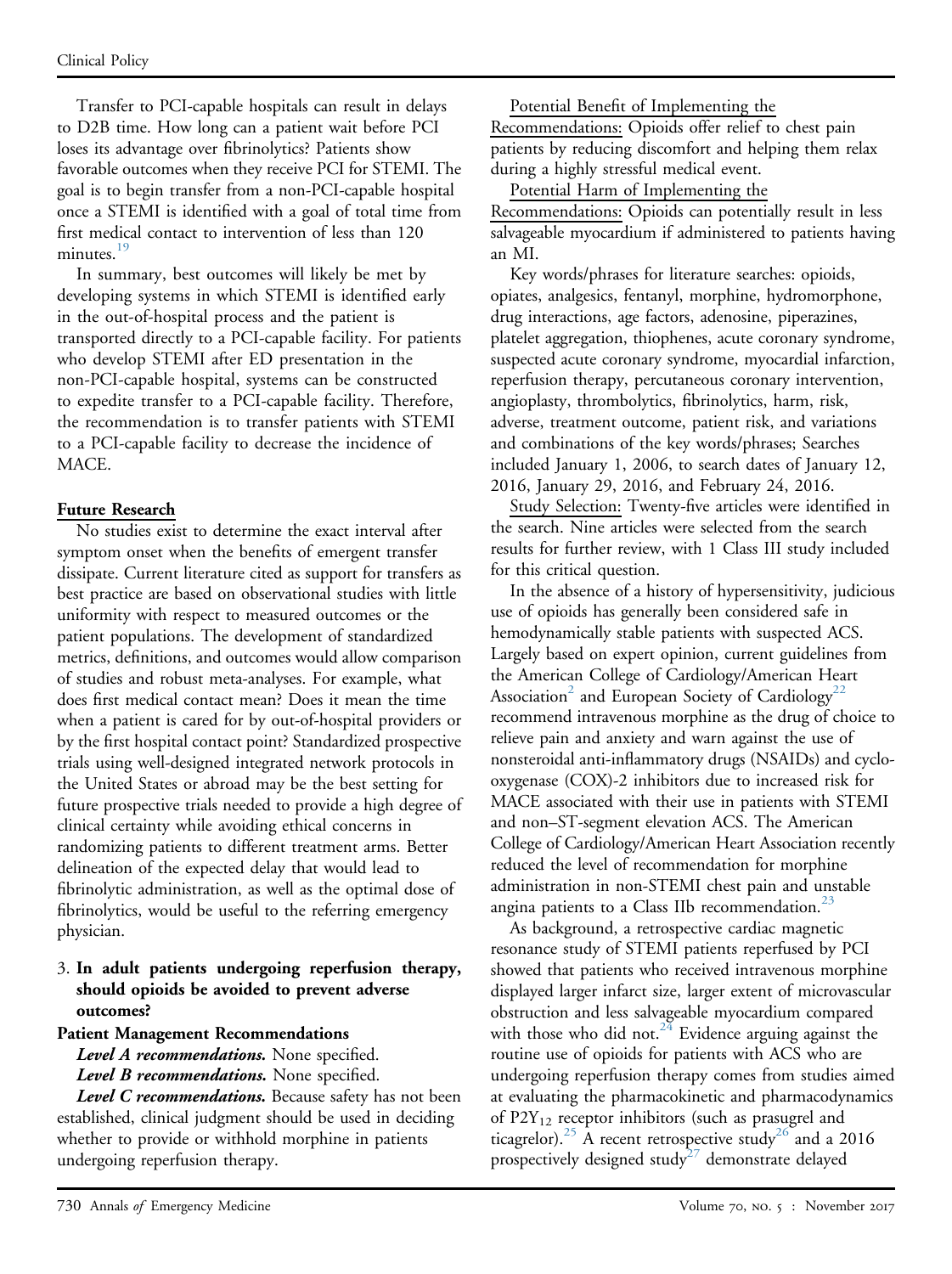absorption and activity of  $P2Y_{12}$  receptor inhibitors and their metabolites in patients receiving morphine compared with those who did not. Impaired gastrointestinal absorption is the suspected cause of the underlying mechanism of morphine's effect. Although provocative, the last 4 studies<sup>[24-27](#page-8-10)</sup> cited received Class of Evidence grade "X" because they lacked the methodological design to definitively address the clinical question.

The traditional support for use of opioids in patients with ACS undergoing reperfusion therapy has been challenged in recent years, with studies suggesting that morphine may actually be harmful in this population; given that clinicians often cannot predict which chest pain patients will be undergoing reperfusion therapy, the routine use of morphine to treat chest pain has been called into question. Initial concerns for potential harmful effects of morphine were raised as a result of registry data revealing higher rates of adverse clinical outcomes in non-STEMI ACS patients treated with clopidogrel who received intravenous morphine compared with those who did not. Using a propensity-scorematching method, the use of morphine was associated with increased inhospital mortality (odds ratio 1.5; 95% CI 1.3 to 1.6), and the increased risk of death in patients persisted across all risk groups in a study by Meine et al<sup>[28](#page-8-14)</sup> (Class III).

Taken together, these data show that a therapeutic dilemma exists between the traditional beliefs in morphine's beneficial effects for non-STEMI ACS patients versus the recently identified potential harmful effects when morphine is used in the context of reperfusion therapy. Therefore, physicians should be aware of this theoretical treatment dilemma and understand the lack of evidence to recommend for or against the use of opiates in STEMI patients. Physicians are left with making case-by-case decisions until further data helps delineate a stronger recommendation.

#### Future Research

Adequately powered prospective trials are needed to support or refute and quantify a potential negative clinical effect of opioids on patient outcomes for patients undergoing revascularization. If the causal effect is real, the detailed underlying mechanism of the interaction requires further study because it may apply only to morphine and not to other opioids, such as those that are ultrashortlasting. If the effect is mostly related to gastrointestinal absorption, then intravenous preparations of  $P2Y_{12}$ inhibitors may provide alternatives to oral routes for patients who benefit most from opioids such as those with severe pain or those with ongoing pain and anticipated long travel times from non-PCI to PCI centers.

Relevant industry relationships: There were no relevant industry relationships disclosed by the subcommittee members for this topic.

Relevant industry relationships are those relationships with companies associated with products or services that significantly impact the specific aspect of disease addressed in the critical question.

#### <span id="page-7-0"></span>**REFERENCES**

- 1. [Ward MJ, Kripalani S, Zhu Y, et al. Incidence of emergency department](http://refhub.elsevier.com/S0196-0644(17)31743-2/sref1) [visits for ST-elevation myocardial infarction in a recent six-year period](http://refhub.elsevier.com/S0196-0644(17)31743-2/sref1) in the United States. Am J Cardiol[. 2015;115:167-170.](http://refhub.elsevier.com/S0196-0644(17)31743-2/sref1)
- <span id="page-7-1"></span>2. O'[Gara PT, Kushner FG, Ascheim DD, et al. 2013 ACCF/AHA guideline](http://refhub.elsevier.com/S0196-0644(17)31743-2/sref2) [for the management of ST-elevation myocardial infarction: a report of](http://refhub.elsevier.com/S0196-0644(17)31743-2/sref2) [the American College of Cardiology Foundation/American Heart](http://refhub.elsevier.com/S0196-0644(17)31743-2/sref2) [Association Task Force on Practice Guidelines.](http://refhub.elsevier.com/S0196-0644(17)31743-2/sref2) J Am Coll Cardiol. [2013;61:e78-e140](http://refhub.elsevier.com/S0196-0644(17)31743-2/sref2).
- <span id="page-7-2"></span>3. [Fesmire FM, Brady WJ, Hahn S, et al. American College of Emergency](http://refhub.elsevier.com/S0196-0644(17)31743-2/sref3) [Physicians. Clinical policy: indications for reperfusion therapy in](http://refhub.elsevier.com/S0196-0644(17)31743-2/sref3) [emergency department patients with suspected acute myocardial](http://refhub.elsevier.com/S0196-0644(17)31743-2/sref3) infarction. Ann Emerg Med[. 2006;48:358-383.](http://refhub.elsevier.com/S0196-0644(17)31743-2/sref3)
- <span id="page-7-3"></span>4. [Aplin R, Tiede D, Lovitz C, et al. A regional system for delivery of](http://refhub.elsevier.com/S0196-0644(17)31743-2/sref4) [primary percutaneous coronary intervention in ST-elevation myocardial](http://refhub.elsevier.com/S0196-0644(17)31743-2/sref4) [infarction: STEMI](http://refhub.elsevier.com/S0196-0644(17)31743-2/sref4)–St. Cloud. J Invasive Cardiol[. 2009;21:639-644](http://refhub.elsevier.com/S0196-0644(17)31743-2/sref4).
- 5. [Pinto DS, Kirtane AJ, Nallamothu BK, et al. Hospital delays in](http://refhub.elsevier.com/S0196-0644(17)31743-2/sref5) [reperfusion for ST-elevation myocardial infarction. Implications](http://refhub.elsevier.com/S0196-0644(17)31743-2/sref5) [when selecting a reperfusion strategy.](http://refhub.elsevier.com/S0196-0644(17)31743-2/sref5) Circulation. [2006;114:2019-2025](http://refhub.elsevier.com/S0196-0644(17)31743-2/sref5).
- 6. [Pinto DS, Frederick PD, Chakrabarti AK, et al. Bene](http://refhub.elsevier.com/S0196-0644(17)31743-2/sref6)fit of transferring [ST-segment](http://refhub.elsevier.com/S0196-0644(17)31743-2/sref6)–[elevation myocardial infarction patients for percutaneous](http://refhub.elsevier.com/S0196-0644(17)31743-2/sref6) [coronary intervention compared with administration of onsite](http://refhub.elsevier.com/S0196-0644(17)31743-2/sref6) fi[brinolytic declines as delays increase.](http://refhub.elsevier.com/S0196-0644(17)31743-2/sref6) Circulation. [2011;124:2512-2521](http://refhub.elsevier.com/S0196-0644(17)31743-2/sref6).
- 7. [Beri A, Printz M, Hassan A, et al. Fibrinolysis versus primary](http://refhub.elsevier.com/S0196-0644(17)31743-2/sref7) [percutaneous intervention in ST-elevation myocardial infarction with](http://refhub.elsevier.com/S0196-0644(17)31743-2/sref7) [long interhospital transfer distances.](http://refhub.elsevier.com/S0196-0644(17)31743-2/sref7) Clin Cardiol. [2010;33:162-167.](http://refhub.elsevier.com/S0196-0644(17)31743-2/sref7)
- 8. [Bohmer E, Hoffmann P, Abdelnoor M, et al. Ef](http://refhub.elsevier.com/S0196-0644(17)31743-2/sref8)ficacy and safety of [immediate angioplasty versus ischemia-guided management after](http://refhub.elsevier.com/S0196-0644(17)31743-2/sref8) [thrombolysis in acute myocardial infarction in areas with very long](http://refhub.elsevier.com/S0196-0644(17)31743-2/sref8) [transfer distances. Results of the NORDISTEMI \(NORwegian study on](http://refhub.elsevier.com/S0196-0644(17)31743-2/sref8) [DIstrict treatment of ST-Elevation Myocardial Infarction\).](http://refhub.elsevier.com/S0196-0644(17)31743-2/sref8) J Am Coll Cardiol[. 2010;55:102-110](http://refhub.elsevier.com/S0196-0644(17)31743-2/sref8).
- 9. [Manari A, Ortolani P, Guastaroba P, et al. Clinical impact of an inter](http://refhub.elsevier.com/S0196-0644(17)31743-2/sref9)[hospital transfer strategy in patients with ST-elevation myocardial](http://refhub.elsevier.com/S0196-0644(17)31743-2/sref9) [infarction undergoing primary angioplasty: the Emilia-Romagna ST](http://refhub.elsevier.com/S0196-0644(17)31743-2/sref9)[segment elevation acute myocardial infarction network.](http://refhub.elsevier.com/S0196-0644(17)31743-2/sref9) Eur Heart J. [2008;29:1834-1842.](http://refhub.elsevier.com/S0196-0644(17)31743-2/sref9)
- 10. [Nielsen PH, Maeng M, Busk M, et al. Primary angioplasty versus](http://refhub.elsevier.com/S0196-0644(17)31743-2/sref10) fi[brinolysis in acute myocardial infarction.](http://refhub.elsevier.com/S0196-0644(17)31743-2/sref10) Circulation. [2010;121:1484-1491.](http://refhub.elsevier.com/S0196-0644(17)31743-2/sref10)
- 11. [Stenestrand U, Lindback J, Wallentin L; for the RIKS-HIA Registry.](http://refhub.elsevier.com/S0196-0644(17)31743-2/sref11) [Long-term outcome of primary percutaneous coronary intervention vs](http://refhub.elsevier.com/S0196-0644(17)31743-2/sref11) [prehospital and in-hospital thrombolysis for patients with ST-elevation](http://refhub.elsevier.com/S0196-0644(17)31743-2/sref11) myocardial infarction. JAMA[. 2006;296:1749-1756](http://refhub.elsevier.com/S0196-0644(17)31743-2/sref11).
- <span id="page-7-4"></span>12. [Vora AN, Holmes DN, Rokos I, et al. Fibrinolysis use among patients](http://refhub.elsevier.com/S0196-0644(17)31743-2/sref12) [requiring interhospital transfer for ST-segment elevation myocardial](http://refhub.elsevier.com/S0196-0644(17)31743-2/sref12) [infarction care. A report from the US National Cardiovascular Data](http://refhub.elsevier.com/S0196-0644(17)31743-2/sref12) Registry. JAMA Intern Med[. 2015;175:207-215.](http://refhub.elsevier.com/S0196-0644(17)31743-2/sref12)
- <span id="page-7-5"></span>13. [Cantor WJ, Fitchett D, Borgundvaag B, et al. Routine early angioplasty](http://refhub.elsevier.com/S0196-0644(17)31743-2/sref13) after fi[brinolysis for acute myocardial infarction.](http://refhub.elsevier.com/S0196-0644(17)31743-2/sref13) N Engl J Med. [2009;360:2705-2718](http://refhub.elsevier.com/S0196-0644(17)31743-2/sref13).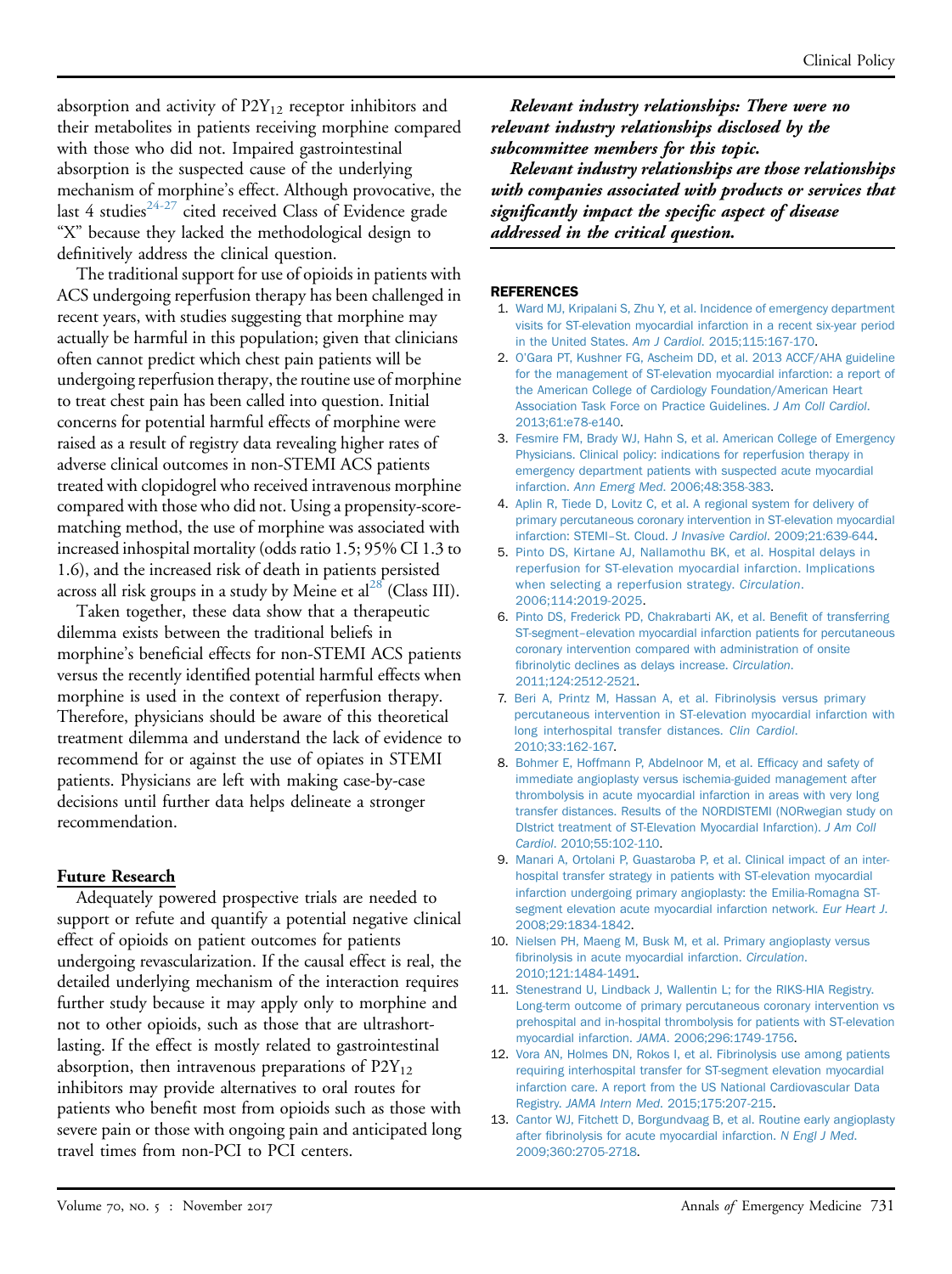- <span id="page-8-0"></span>14. [Denktas AE, Athar H, Henry TD, et al. Reduced-dose](http://refhub.elsevier.com/S0196-0644(17)31743-2/sref14) fibrinolytic [acceleration of ST-segment elevation myocardial infarction treatment](http://refhub.elsevier.com/S0196-0644(17)31743-2/sref14) [coupled with urgent percutaneous coronary intervention compared to](http://refhub.elsevier.com/S0196-0644(17)31743-2/sref14) [primary percutaneous coronary intervention alone. Results of the](http://refhub.elsevier.com/S0196-0644(17)31743-2/sref14) [AMICO \(Alliance for Myocardial Infarction Care Optimization\) Registry.](http://refhub.elsevier.com/S0196-0644(17)31743-2/sref14) [JACC Cardiovasc Interv](http://refhub.elsevier.com/S0196-0644(17)31743-2/sref14). 2008;1:504-510.
- <span id="page-8-1"></span>15. [Ellis SG, Tendera M, de Belder MA, et al. 1-Year survival in a](http://refhub.elsevier.com/S0196-0644(17)31743-2/sref15) [randomized trial of facilitated reperfusion. Results from the FINESSE](http://refhub.elsevier.com/S0196-0644(17)31743-2/sref15) [\(Facilitated Intervention With Enhanced Reperfusion Speed to Stop](http://refhub.elsevier.com/S0196-0644(17)31743-2/sref15) Events) Trial. [J Am Coll Cardiol Intv](http://refhub.elsevier.com/S0196-0644(17)31743-2/sref15). 2009;2:909-916.
- <span id="page-8-2"></span>16. [Larson DM, Duval S, Sharkey SW, et al. Safety and ef](http://refhub.elsevier.com/S0196-0644(17)31743-2/sref16)ficacy of a [pharmaco-invasive reperfusion strategy in rural ST-elevation](http://refhub.elsevier.com/S0196-0644(17)31743-2/sref16) [myocardial infarction patients with expected delays due to long](http://refhub.elsevier.com/S0196-0644(17)31743-2/sref16)distance transfers. Eur Heart J[. 2012;33:1232-1240](http://refhub.elsevier.com/S0196-0644(17)31743-2/sref16).
- <span id="page-8-3"></span>17. [Armstrong PW, Gershlick AH, Goldstein P, et al. Fibrinolysis or primary](http://refhub.elsevier.com/S0196-0644(17)31743-2/sref17) [PCI in ST-segment elevation myocardial infarction.](http://refhub.elsevier.com/S0196-0644(17)31743-2/sref17) N Engl J Med. [2013;368:1379-1387.](http://refhub.elsevier.com/S0196-0644(17)31743-2/sref17)
- <span id="page-8-4"></span>18. [Blankenship JC, Scott TD, Skelding KA, et al. Door-to-balloon times](http://refhub.elsevier.com/S0196-0644(17)31743-2/sref18) [under 90 min can be routinely achieved for patients transferred for ST](http://refhub.elsevier.com/S0196-0644(17)31743-2/sref18)[segment elevation myocardial infarction percutaneous coronary](http://refhub.elsevier.com/S0196-0644(17)31743-2/sref18) [intervention in a rural setting.](http://refhub.elsevier.com/S0196-0644(17)31743-2/sref18) J Am Coll Cardiol. 2011;57:272-279.
- <span id="page-8-5"></span>19. O'[Connor RE, Al Ali AS, Brady WJ, et al. Part 9: acute coronary](http://refhub.elsevier.com/S0196-0644(17)31743-2/sref19) [syndromes: 2015 American Heart Association guidelines update for](http://refhub.elsevier.com/S0196-0644(17)31743-2/sref19) [cardiopulmonary resuscitation and emergency cardiovascular care.](http://refhub.elsevier.com/S0196-0644(17)31743-2/sref19) Circulation[. 2015;132:S483-S500.](http://refhub.elsevier.com/S0196-0644(17)31743-2/sref19)
- <span id="page-8-6"></span>20. [Widimsky P, Bilkova D, Penicka M, et al. Long-term outcomes of patients](http://refhub.elsevier.com/S0196-0644(17)31743-2/sref20) [with acute myocardial infarction presenting to hospitals without](http://refhub.elsevier.com/S0196-0644(17)31743-2/sref20) [catheterization laboratory and randomized to immediate thrombolysis or](http://refhub.elsevier.com/S0196-0644(17)31743-2/sref20) interhospital transport for primary percutaneous coronary intervention. Five years' [follow-up of the PRAGUE-2 trial.](http://refhub.elsevier.com/S0196-0644(17)31743-2/sref20) Eur Heart J. 2007;28:679-684.
- <span id="page-8-7"></span>21. [Wöhrle J, Desaga M, Metzger C, et al. Impact of transfer for primary](http://refhub.elsevier.com/S0196-0644(17)31743-2/sref21) [percutaneous coronary intervention on survival and clinical outcomes](http://refhub.elsevier.com/S0196-0644(17)31743-2/sref21) [\(from the HORIZONS-AMI Trial\).](http://refhub.elsevier.com/S0196-0644(17)31743-2/sref21) Am J Cardiol. 2010;106:1218-1224.
- <span id="page-8-8"></span>22. [Steg PG, James SK, Atar D, et al; for the Task Force on the](http://refhub.elsevier.com/S0196-0644(17)31743-2/sref22) [Management of ST-Segment Elevation Acute Myocardial Infarction](http://refhub.elsevier.com/S0196-0644(17)31743-2/sref22) [of the European Society of Cardiology. ESC guidelines for the](http://refhub.elsevier.com/S0196-0644(17)31743-2/sref22) [management of acute myocardial infarction in patients](http://refhub.elsevier.com/S0196-0644(17)31743-2/sref22) [presenting with ST-segment elevation.](http://refhub.elsevier.com/S0196-0644(17)31743-2/sref22) Eur Heart J. 2012;33: [2569-2619](http://refhub.elsevier.com/S0196-0644(17)31743-2/sref22).
- <span id="page-8-9"></span>23. [Amsterdam EA, Wenger NK, Brindis RG, et al; ACC/AHA Task Force](http://refhub.elsevier.com/S0196-0644(17)31743-2/sref23) [Members; Society for Cardiovascular Angiography and Interventions](http://refhub.elsevier.com/S0196-0644(17)31743-2/sref23) [and the Society of Thoracic Surgeons. 2014 ACC/AHA guideline for the](http://refhub.elsevier.com/S0196-0644(17)31743-2/sref23) [management of patients with non](http://refhub.elsevier.com/S0196-0644(17)31743-2/sref23)–[ST-elevation acute coronary](http://refhub.elsevier.com/S0196-0644(17)31743-2/sref23) [syndromes: executive summary: a report of the American College of](http://refhub.elsevier.com/S0196-0644(17)31743-2/sref23) [Cardiology/American Heart Association Task Force on Practice](http://refhub.elsevier.com/S0196-0644(17)31743-2/sref23) Guidelines. Circulation[. 2014;130:2354-2394](http://refhub.elsevier.com/S0196-0644(17)31743-2/sref23).
- <span id="page-8-10"></span>24. [de Waha S, Eitel I, Desch S, et al. Intravenous morphine administration](http://refhub.elsevier.com/S0196-0644(17)31743-2/sref24) [and reperfusion success in ST-elevation myocardial infarction: insights](http://refhub.elsevier.com/S0196-0644(17)31743-2/sref24) [from cardiac magnetic resonance imaging.](http://refhub.elsevier.com/S0196-0644(17)31743-2/sref24) Clin Res Cardiol. [2015;104:727-734](http://refhub.elsevier.com/S0196-0644(17)31743-2/sref24).
- <span id="page-8-11"></span>25. [Parodi G, Valenti R, Bellandi B, et al. Comparison of prasugrel and](http://refhub.elsevier.com/S0196-0644(17)31743-2/sref25) [ticagrelor loading doses in ST-segment elevation myocardial infarction](http://refhub.elsevier.com/S0196-0644(17)31743-2/sref25) patients. J Am Coll Cardiol[. 2013;61:1601-1606](http://refhub.elsevier.com/S0196-0644(17)31743-2/sref25).
- <span id="page-8-12"></span>26. [Parodi G, Bellandi B, Xanthopoulou I, et al. Morphine is associated with](http://refhub.elsevier.com/S0196-0644(17)31743-2/sref26) [a delayed activity of oral antiplatelet agents in patients with ST](http://refhub.elsevier.com/S0196-0644(17)31743-2/sref26)[elevation acute myocardial infarction undergoing primary](http://refhub.elsevier.com/S0196-0644(17)31743-2/sref26) [percutaneous coronary intervention.](http://refhub.elsevier.com/S0196-0644(17)31743-2/sref26) Circ Cardiovasc Interv. [2015;8:e001593.](http://refhub.elsevier.com/S0196-0644(17)31743-2/sref26)
- <span id="page-8-13"></span>27. [Kubica J, Adamski P, Ostrowska M, et al. Morphine delays and](http://refhub.elsevier.com/S0196-0644(17)31743-2/sref27) [attenuates ticagrelor exposure and action in patients with myocardial](http://refhub.elsevier.com/S0196-0644(17)31743-2/sref27) [infarction: the randomized, double-blind, placebo-controlled](http://refhub.elsevier.com/S0196-0644(17)31743-2/sref27) IMPRESSION trial. Eur Heart J[. 2016;37:245-252.](http://refhub.elsevier.com/S0196-0644(17)31743-2/sref27)
- <span id="page-8-14"></span>28. [Meine TJ, Roe MT, Chen AY, et al; for the CRUSADE Investigators.](http://refhub.elsevier.com/S0196-0644(17)31743-2/sref28) [Association of intravenous morphine use and outcomes in acute](http://refhub.elsevier.com/S0196-0644(17)31743-2/sref28) [coronary syndromes: results from the CRUSADE quality improvement](http://refhub.elsevier.com/S0196-0644(17)31743-2/sref28) initiative. Am Heart J[. 2005;149:1043-1049.](http://refhub.elsevier.com/S0196-0644(17)31743-2/sref28)

## Annals' Impact Factor

Impact Factor score, one of many metrics of a journal's influence, is a measure of the frequency with which the average article in a journal has been cited over a given period of time.

Annals' Impact Factor rose to an all-time high this year, to 5.352.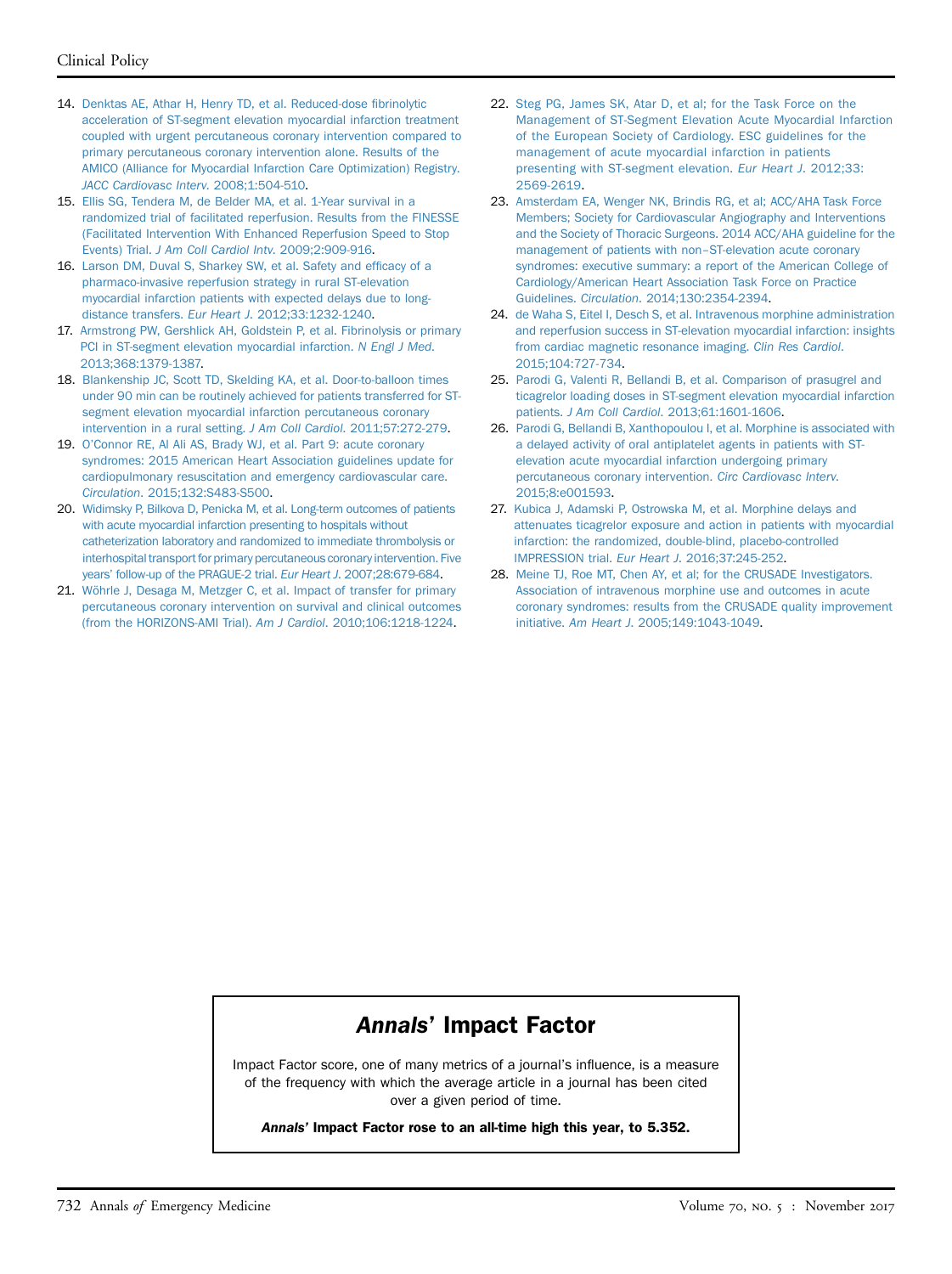#### <span id="page-9-0"></span>Appendix A. Literature classification schema[.\\*](#page-9-4)

| Design/Class | <b>Therapy</b>                                                                                                                                                                  | Diagnosis $+$                                                                            | Prognosis <sup>§</sup><br>Population prospective cohort or<br>meta-analysis of prospective studies |  |
|--------------|---------------------------------------------------------------------------------------------------------------------------------------------------------------------------------|------------------------------------------------------------------------------------------|----------------------------------------------------------------------------------------------------|--|
|              | Randomized, controlled trial or<br>meta-analysis of randomized trials                                                                                                           | Prospective cohort using a criterion standard or<br>meta-analysis of prospective studies |                                                                                                    |  |
| ⌒            | Nonrandomized trial                                                                                                                                                             | Retrospective observational                                                              | Retrospective cohort<br>Case control                                                               |  |
| 3            | Case series                                                                                                                                                                     | Case series                                                                              | Case series                                                                                        |  |
|              | *Some designs (eg, surveys) will not fit this schema and should be assessed individually.<br><sup>†</sup> Objective is to measure therapeutic efficacy comparing interventions. |                                                                                          |                                                                                                    |  |

<span id="page-9-6"></span><span id="page-9-5"></span><span id="page-9-4"></span>‡ Objective is to determine the sensitivity and specificity of diagnostic tests.

<span id="page-9-7"></span>§ Objective is to predict outcome, including mortality and morbidity.

#### <span id="page-9-2"></span><span id="page-9-1"></span>Appendix B. Approach to downgrading strength of evidence.

|                    | Design/Class |   |   |  |
|--------------------|--------------|---|---|--|
| <b>Downgrading</b> | 1            | 2 |   |  |
| None               |              | Ш | Ш |  |
| 1 level            | Ш            | Ш | Χ |  |
| 2 levels           | Ш            | X |   |  |
| Fatally flawed     | х            |   |   |  |

| <b>Appendix C.</b> Likelihood ratios and number needed to treat.* |  |
|-------------------------------------------------------------------|--|
|-------------------------------------------------------------------|--|

| LR $(+)$ | LR $(-)$  |                                                                           |
|----------|-----------|---------------------------------------------------------------------------|
| 1.0      | 1.0       | Does not change pretest probability                                       |
| $1 - 5$  | $0.5 - 1$ | Minimally changes pretest probability                                     |
| 10       | 0.1       | May be diagnostic if the result is<br>concordant with pretest probability |
| 20       | 0.05      | Usually diagnostic                                                        |
| 100      | 0.01      | Almost always diagnostic even in the                                      |
|          |           | setting of low or high pretest probability                                |

<span id="page-9-3"></span>LR, likelihood ratio.

<span id="page-9-8"></span>\*Number needed to treat (NNT): number of patients who need to be treated to achieve 1 additional good outcome; NNT=1/absolute risk reduction $\times100$ , where absolute risk reduction is the risk difference between 2 event rates (ie, experimental and control groups).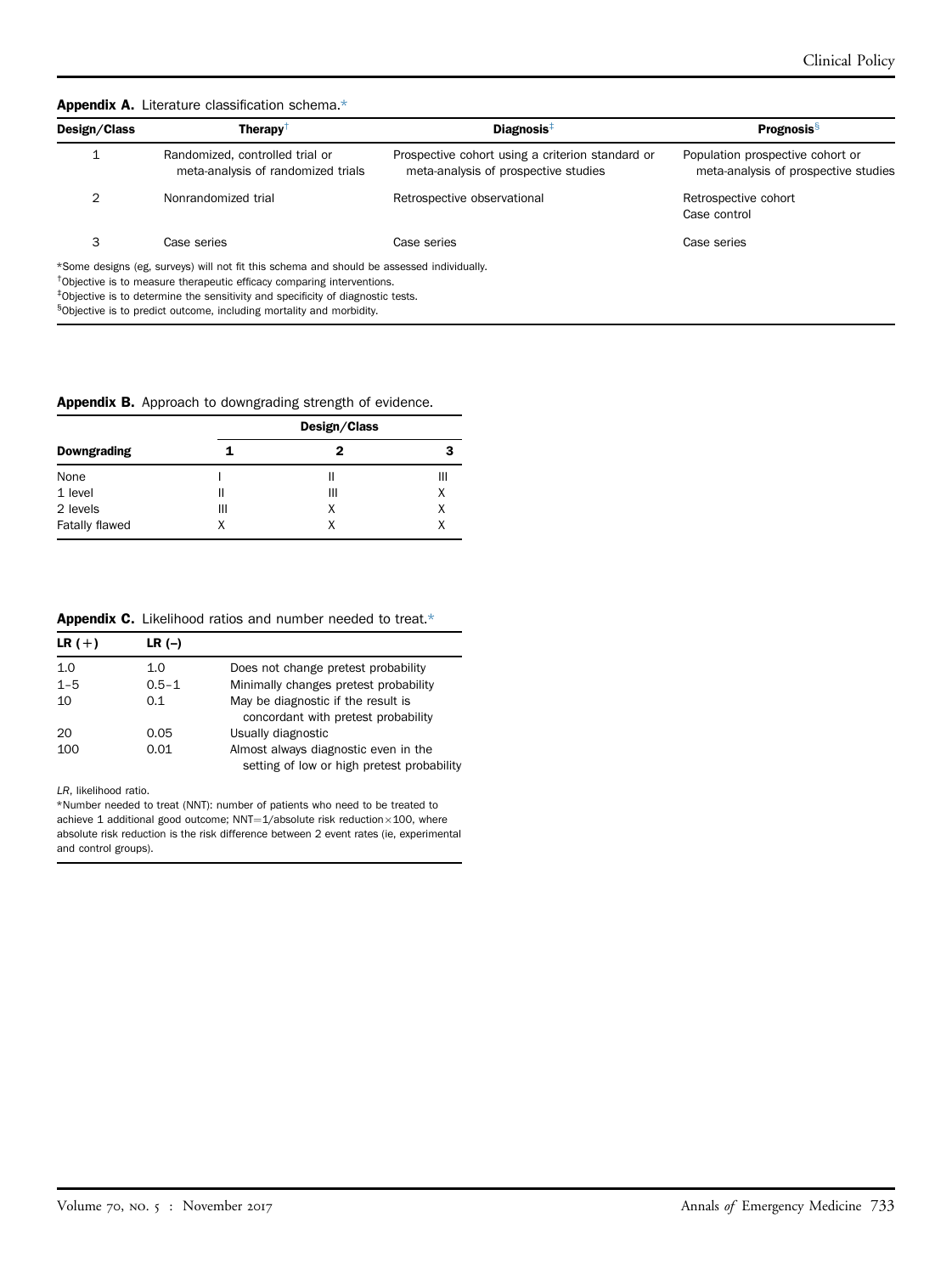| <b>Evidentiary Table.</b>            |                 |                                                                                                                                                                                                                                                                                                       |                                                                                                                                                                                                                                                                                                                                                                                                                   |                                                                                                                                                                                                                                                                                                                                                                                                                                                                                            |                                                                                                                                                                                      |  |
|--------------------------------------|-----------------|-------------------------------------------------------------------------------------------------------------------------------------------------------------------------------------------------------------------------------------------------------------------------------------------------------|-------------------------------------------------------------------------------------------------------------------------------------------------------------------------------------------------------------------------------------------------------------------------------------------------------------------------------------------------------------------------------------------------------------------|--------------------------------------------------------------------------------------------------------------------------------------------------------------------------------------------------------------------------------------------------------------------------------------------------------------------------------------------------------------------------------------------------------------------------------------------------------------------------------------------|--------------------------------------------------------------------------------------------------------------------------------------------------------------------------------------|--|
| <b>Study &amp; Year</b>              | <b>Class of</b> | <b>Setting &amp; Study</b>                                                                                                                                                                                                                                                                            | <b>Methods &amp; Outcome</b>                                                                                                                                                                                                                                                                                                                                                                                      | <b>Results</b>                                                                                                                                                                                                                                                                                                                                                                                                                                                                             | <b>Limitations &amp; Comments</b>                                                                                                                                                    |  |
| <b>Published</b>                     | <b>Evidence</b> | Design                                                                                                                                                                                                                                                                                                | <b>Measures</b>                                                                                                                                                                                                                                                                                                                                                                                                   |                                                                                                                                                                                                                                                                                                                                                                                                                                                                                            |                                                                                                                                                                                      |  |
| Vora et al $^{12}$<br>(2015)         | III             | Secondary analysis<br>of ACTION<br>registry, the largest<br>ongoing quality<br>improvement<br>registry of AMI in<br>the U.S.;<br>objective to assess<br>the association of<br>estimated<br>interhospital drive<br>times with<br>reperfusion<br>strategy selection<br>(fibrinolysis vs<br>primary PCI) | 1,771 STEMI referring<br>centers to 366 STEMI<br>receiving centers;<br>outcomes: inhospital<br>mortality and major<br>bleeding                                                                                                                                                                                                                                                                                    | 22,481 patients with STEMI eligible for<br>fibrinolysis or PCI;<br>no significant mortality benefit between<br>fibrinolysis vs PCI $(3.7\% \text{ vs } 3.9\%);$<br>OR=1.1; 95% CI 0.9 to 1.4), but had a<br>higher bleeding risk $(10.7\% \text{ vs } 9.5\%;$<br>OR=1.2; 95% CI 1.0 to 1.3)                                                                                                                                                                                                | Generalizable; MACE not<br>specifically evaluated                                                                                                                                    |  |
| Cantor et al <sup>13</sup><br>(2009) | III             | Randomized<br>clinical trial<br>(TRANSFER-AMI<br>Trial); 52 sites in<br>Canada                                                                                                                                                                                                                        | Random allocation of<br>fibrinolytic<br>therapy+rescue or<br>delayed PCI vs<br>fibrinolytic<br>therapy+immediate<br>transfer to another<br>hospital for PCI within 6<br>h of fibrinolysis; all<br>patients received aspirin,<br>heparin or enoxaparin,<br>and fibrinolysis<br>(tenecteplase);<br>outcome: MACE at 30<br>days (death, reinfarction,<br>cardiogenic shock, or<br>new or worsening heart<br>failure) | $N=1,059$ ; 522 to fibrinolytic group, 537 to<br>fibrinolytic+transfer group; 89% of<br>fibrinolytic+rescue or delayed PCI<br>underwent PCI, median 33 h after<br>randomization; 99% of<br>fibrinolytic+immediate transfer for PCI<br>underwent PCI, median 3 h after<br>randomization; 17.2% of those with<br>fibrinolysis+rescue or delayed PCI met<br>outcome vs 11% of those with<br>fibrinolysis+immediate transfer and PCI<br>met outcome (RR=0.6; 95% CI 0.5 to 0.9,<br>$P = 0.004$ | Unblinded; concern that patients<br>in intervention group were<br>ultimately cared for more<br>aggressively; early PCI was not<br>early: no attempts made within<br>$90 \text{ min}$ |  |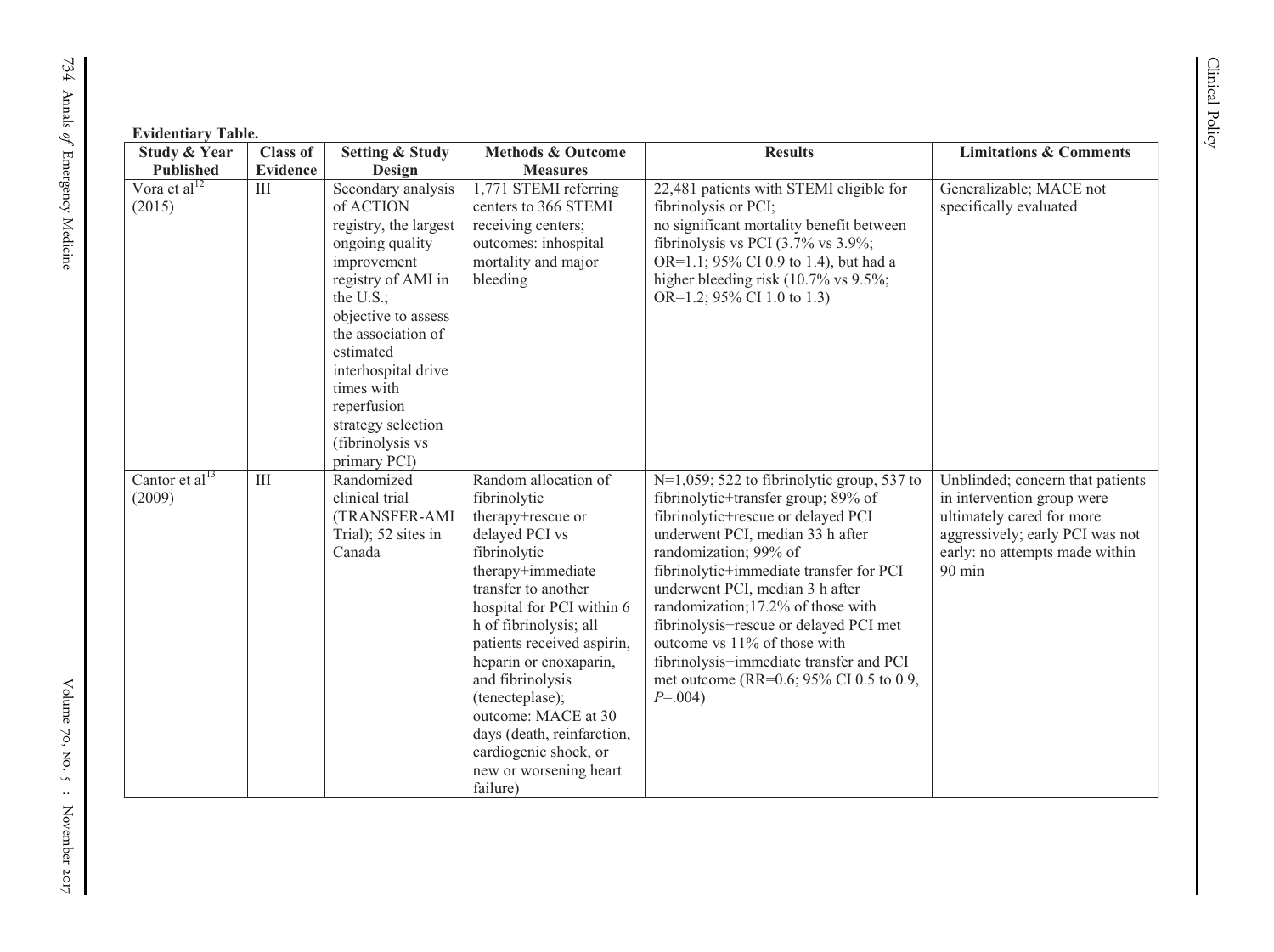| Evidentiary Lable (continued). |                 |                            |                              |                                            |                                    |  |
|--------------------------------|-----------------|----------------------------|------------------------------|--------------------------------------------|------------------------------------|--|
| <b>Study &amp; Year</b>        | <b>Class of</b> | <b>Setting &amp; Study</b> | <b>Methods &amp; Outcome</b> | <b>Results</b>                             | <b>Limitations &amp; Comments</b>  |  |
| <b>Published</b>               | <b>Evidence</b> | Design                     | <b>Measures</b>              |                                            |                                    |  |
| Denktas et al <sup>14</sup>    | Ш               | Secondary analysis         | Local protocols dictated     | N=2,869; 1,200 fibrinolysis+PCI, 1,669     | Use of stepwise logistic           |  |
| (2008)                         |                 | of registry data           | use of aspirin, heparin,     | PCI; significant differences in baseline   | regression; no blinding;           |  |
|                                |                 | from multiple              | clopidogrel, and low-        | characteristics between study groups;      | protocols were locally dependent   |  |
|                                |                 | centers in the US;         | molecular-weight             | mean time to PCI was 253 min; mean time    |                                    |  |
|                                |                 | objective to               | heparin; multivariable       | to fibrinolysis was 54 min;                |                                    |  |
|                                |                 | evaluate reduced-          | analyses used to adjust      | mortality significantly lower with         |                                    |  |
|                                |                 | dose out-of-               | for differences between      | fibrinolysis+PCI vs PCI alone; however,    |                                    |  |
|                                |                 | hospital                   | groups; primary outcome:     | fibrinolysis+PCI was not a significant     |                                    |  |
|                                |                 | fibrinolysis for           | mortality at 30 days;        | predictor of any outcome after adjusting   |                                    |  |
|                                |                 | <b>STEMI</b> patients      | secondary outcomes:          | for age, creatinine level, hyperlipidemia, |                                    |  |
|                                |                 | followed by PCI vs         | death, reinfarction,         | and diabetes mellitus                      |                                    |  |
|                                |                 | PCI alone                  | stroke, PCI, and shock       |                                            |                                    |  |
| Ellis et al <sup>15</sup>      | III             | Randomized                 | Random allocation to         | $N=2,452$ ; no significant differences in  | Outstanding follow-up rates        |  |
| (2009)                         |                 | clinical trial             | reduced-dose                 | mortality among the 3 groups (6.3%,        | $(\approx 98\%)$ in all groups;    |  |
|                                |                 | (FINESSE Trial);           | reteplase+abciximab,         | 7.4%, and 7.0%; $P=NS$ )                   | excluded patients $\leq 60$ y with |  |
|                                |                 | objective to               | abciximab alone, or          |                                            | inferior MI because they were      |  |
|                                |                 | evaluate 12-mo             | placebo, followed by         |                                            | considered low risk;               |  |
|                                |                 | outcomes of                | expedited PCI; outcome:      |                                            | blinded, placebo controlled;       |  |
|                                |                 | facilitated PCI            | 1-y mortality                |                                            | MACE not considered;               |  |
|                                |                 |                            | (prespecified secondary      |                                            | primary endpoint underpowered      |  |
|                                |                 |                            | endpoint of principal        |                                            | because principal study stopped    |  |
|                                |                 |                            | study)                       |                                            | early                              |  |

#### **Evidentiary Table (continued).**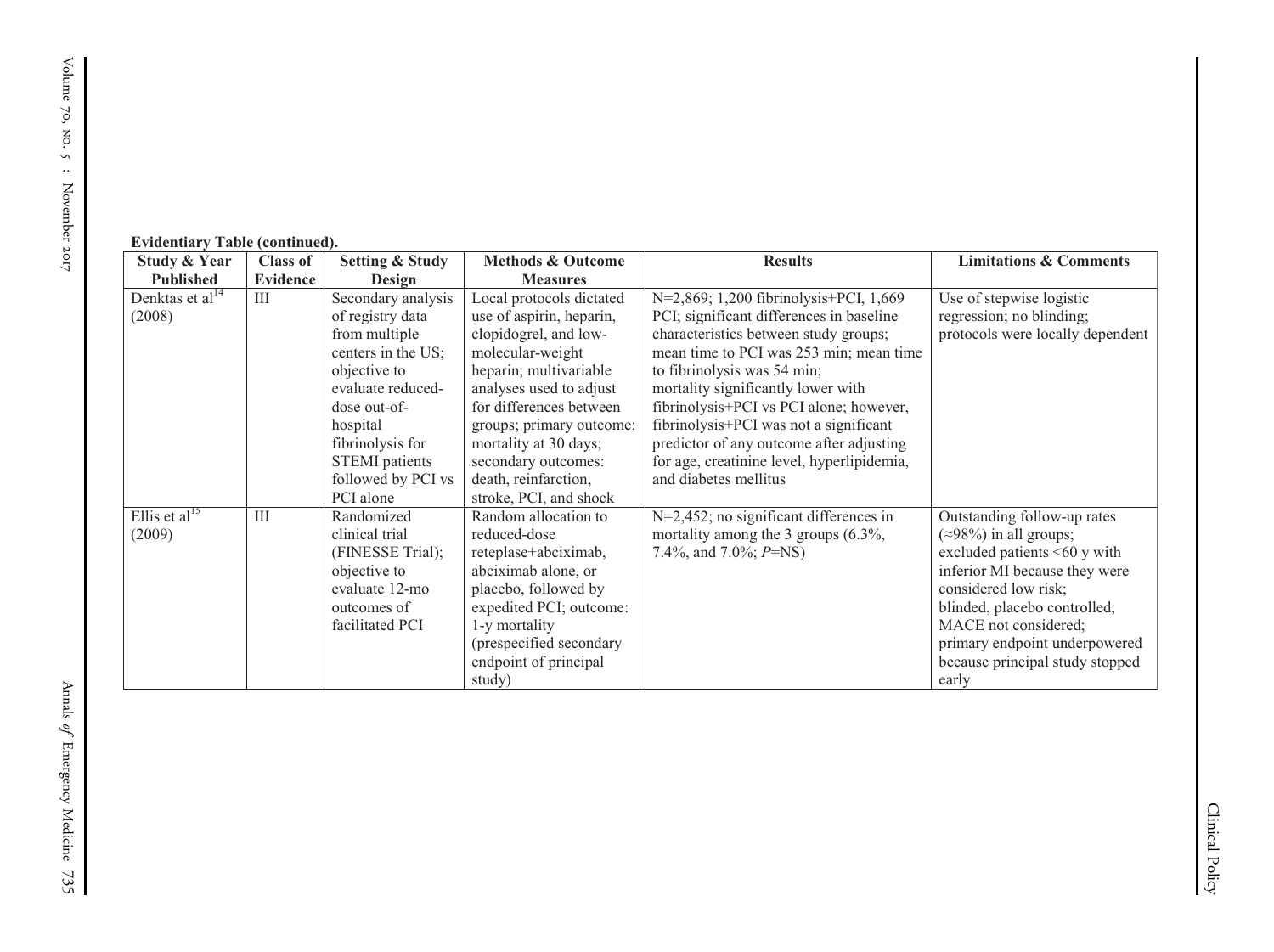#### **Evidentiary Table (continued).**

| <b>Study &amp; Year</b>    | <b>Class of</b> | <b>Setting &amp; Study</b> | <b>Methods &amp; Outcome</b> | <b>Results</b>                           | <b>Limitations &amp; Comments</b>  |
|----------------------------|-----------------|----------------------------|------------------------------|------------------------------------------|------------------------------------|
| <b>Published</b>           | Evidence        | Design                     | <b>Measures</b>              |                                          |                                    |
| Larson et al <sup>16</sup> | Ш               | Prospective data           | Standardized protocol        | N=2,634; 600 received primary PCI;       | Although methodologically          |
| (2012)                     |                 | collection for             | across all hospitals; all    | excellent balance between propensity-    | limited by use of a data registry, |
|                            |                 | STEMI registry;            | patients received aspirin,   | score-matched groups; no significant     | this may also incur strength in    |
|                            |                 | 31 centers in              | clopidogrel,                 | difference between groups in regard to   | terms of pragmatic evaluation;     |
|                            |                 | Minnesota;                 | unfractionated heparin,      | stroke, major bleeding, 30-day mortality | no new data about optimal          |
|                            |                 | objective to               | and $\beta$ -blocker;        | or reinfarction                          | anticipated transfer time, but     |
|                            |                 | evaluate safety and        | multivariable statistical    |                                          | presents argument for              |
|                            |                 | efficacy of half-          | methods, including use of    |                                          | fibrinolysis first if inclement    |
|                            |                 | dose                       | propensity score             |                                          | weather, transfer using 60-mile    |
|                            |                 | fibrinolysis+transfer      | matching to compare          |                                          | cutoff if no inclement weather     |
|                            |                 | for immediate PCI          | groups                       |                                          | (distance and weather)             |
|                            |                 | vs primary PCI             |                              |                                          | considerations)                    |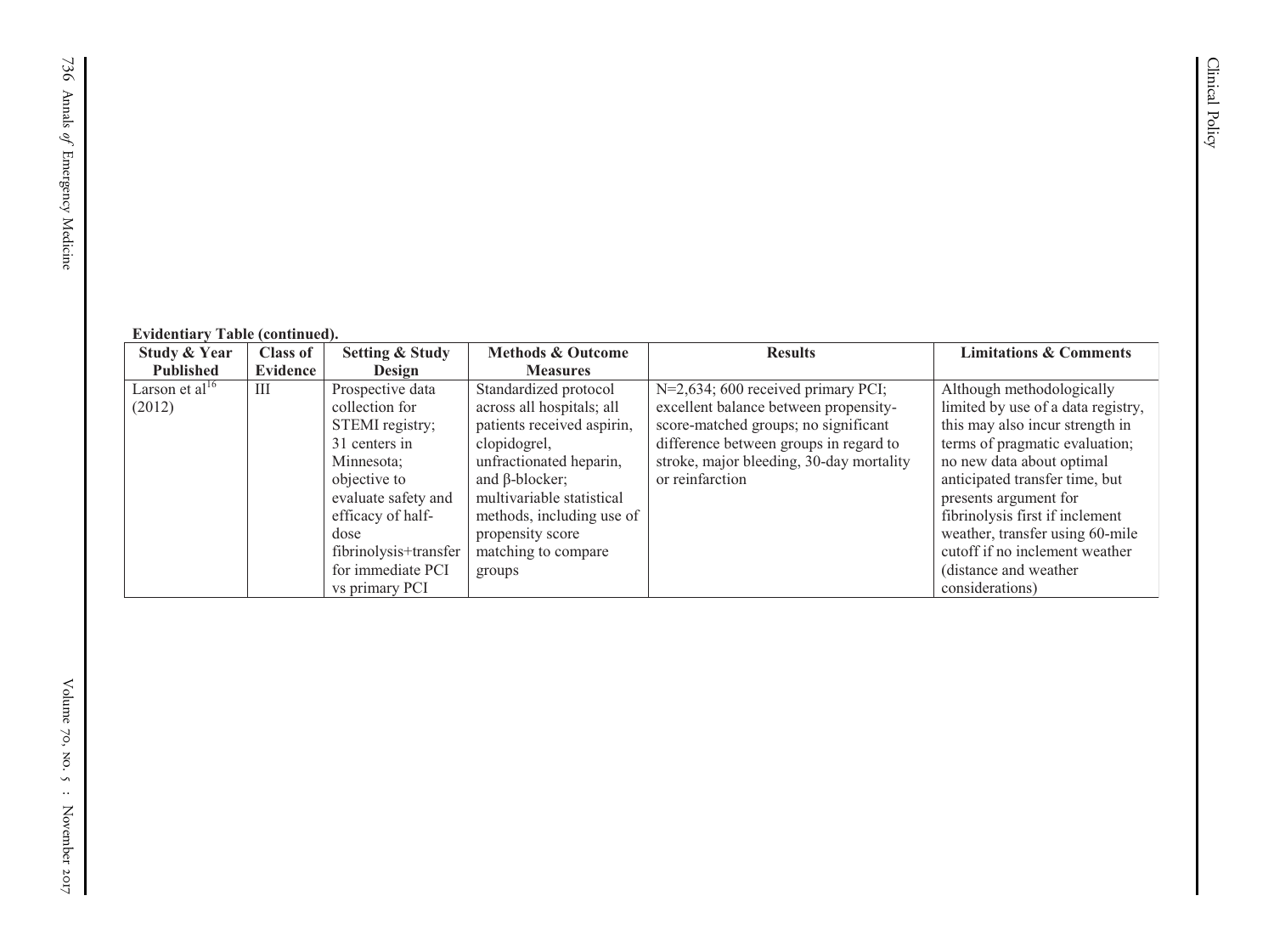| <b>Study &amp; Year</b>         | <b>Class of</b> | <b>Setting &amp; Study</b>                                                                          | <b>Methods &amp; Outcome</b>                                                                                                                                                                                                                                                                                                                                                                                                                                                                                                                                                                                                                                                                                                                                                                                             | <b>Results</b>                                                                                                                                                                                                                                                                                                                                                                                                                                                                                                                                                                                                                                                                                                               | <b>Limitations &amp; Comments</b>                                                                                                                                                                                                                                     |
|---------------------------------|-----------------|-----------------------------------------------------------------------------------------------------|--------------------------------------------------------------------------------------------------------------------------------------------------------------------------------------------------------------------------------------------------------------------------------------------------------------------------------------------------------------------------------------------------------------------------------------------------------------------------------------------------------------------------------------------------------------------------------------------------------------------------------------------------------------------------------------------------------------------------------------------------------------------------------------------------------------------------|------------------------------------------------------------------------------------------------------------------------------------------------------------------------------------------------------------------------------------------------------------------------------------------------------------------------------------------------------------------------------------------------------------------------------------------------------------------------------------------------------------------------------------------------------------------------------------------------------------------------------------------------------------------------------------------------------------------------------|-----------------------------------------------------------------------------------------------------------------------------------------------------------------------------------------------------------------------------------------------------------------------|
| <b>Published</b>                | Evidence        | Design                                                                                              | <b>Measures</b>                                                                                                                                                                                                                                                                                                                                                                                                                                                                                                                                                                                                                                                                                                                                                                                                          |                                                                                                                                                                                                                                                                                                                                                                                                                                                                                                                                                                                                                                                                                                                              |                                                                                                                                                                                                                                                                       |
| Armstrong et<br>$al^{17}(2013)$ | $\rm III$       | Open-label,<br>prospective,<br>multicenter,<br>randomized trial<br>from 99 sites in 15<br>countries | Patients were randomized<br>if they presented within 3<br>h of symptom onset and<br>an ST-segment elevation<br>on ECG but could not<br>receive PCI within 1 h<br>after first medical<br>contact; the treatment<br>group received<br>fibrinolytic therapy and<br>the PCI within 24 h, and<br>the control group<br>received PCI alone; in the<br>event that there was not<br>ST-segment resolution of<br>at least $50\%$ in the<br>fibrinolytic group, they<br>received PCI; primary<br>endpoint was a 30-day<br>composite of death from<br>any cause, shock,<br>congestive heart failure,<br>or reinfarction; after<br>enrollment of 21% of the<br>anticipated final study<br>population, the<br>fibrinolytic dose was<br>reduced by half for<br>patients >75 y secondary<br>to increased intracranial<br>hemorrhage rate | $N=1,915$ patients, 1,892 of whom<br>underwent randomization; after loss to<br>follow-up and withdrawal of consent there<br>were 944 patients in the fibrinolysis group<br>and 948 in the PCI group; 36% of the<br>patients randomized to the fibrinolysis<br>group required rescue PCI; the composite<br>endpoint occurred in 12.4% of the<br>fibrinolysis group and 14.3% of the<br>primary PCI group; RR=0.86 (95% CI<br>$(0.68 \text{ to } 1.09)$ ; the total number of strokes<br>was small but statistically greater in the<br>fibrinolysis group at $1.6\%$ vs 0.5% mainly<br>driven by the rate of hemorrhagic stroke at<br>1.0% compared with 0.3%; there was no<br>difference in nonintracranial major<br>bleeding | Open label; study sponsored by<br>Boehringer Ingelheim; baseline<br>imbalance in the number who<br>had previous PCI with 6.4% in<br>the fibrinolytic group and 8.8%<br>in the primary PCI group; 36%<br>of patients in the fibrinolysis<br>group underwent rescue PCI |

 $\overline{\phantom{a}}$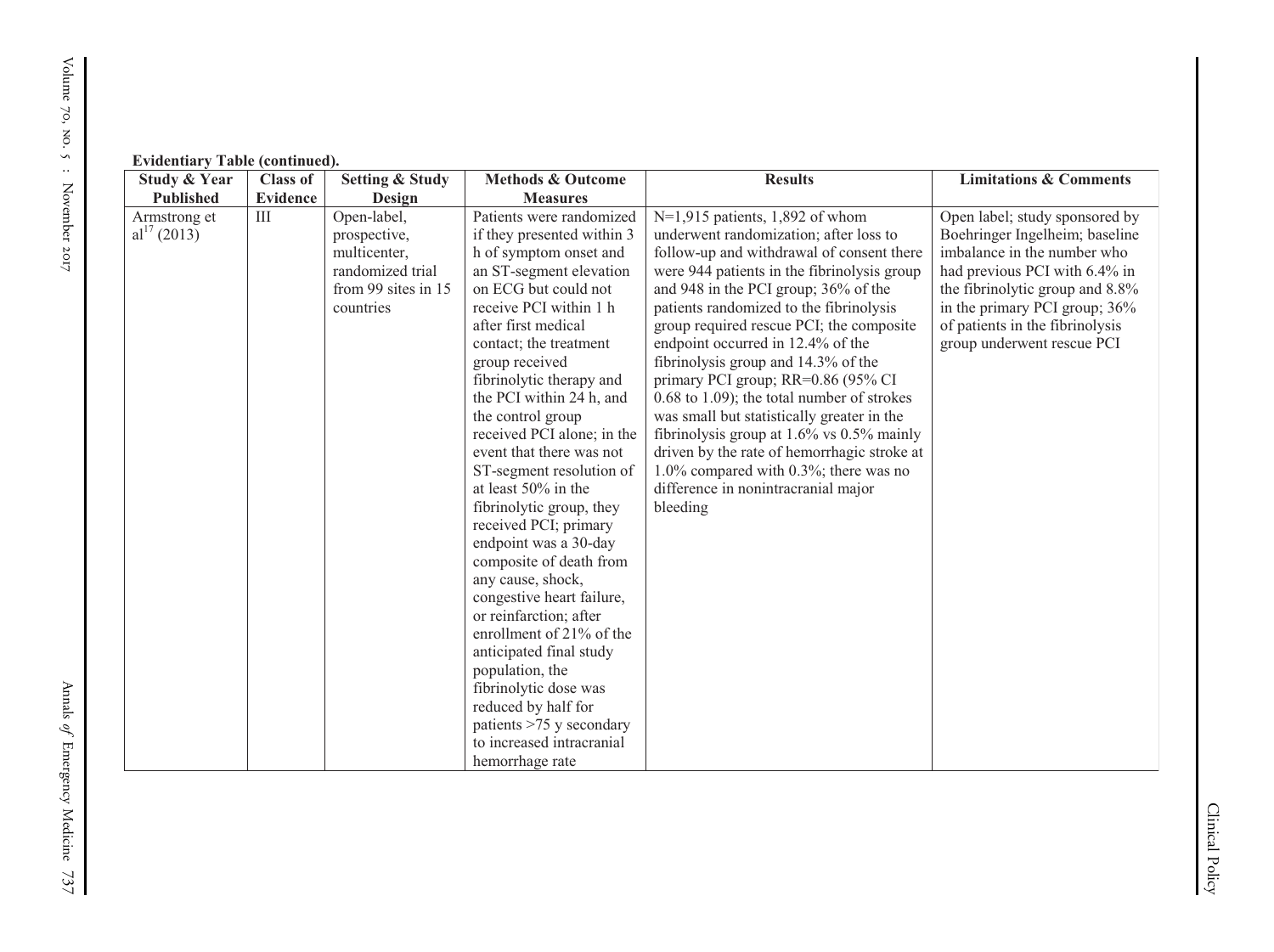#### **Evidentiary Table (continued).**

| <b>Study &amp; Year</b>         | етисния у тарк (сониниси).<br><b>Class of</b> | <b>Setting &amp; Study</b>                                                                                                                                                                                  | <b>Methods &amp; Outcome</b>                                                                                                                                                                              | <b>Results</b>                                                                                                                                                                                                                                                                                                                                                                                       | <b>Limitations &amp; Comments</b>                                                                                                                                                    |
|---------------------------------|-----------------------------------------------|-------------------------------------------------------------------------------------------------------------------------------------------------------------------------------------------------------------|-----------------------------------------------------------------------------------------------------------------------------------------------------------------------------------------------------------|------------------------------------------------------------------------------------------------------------------------------------------------------------------------------------------------------------------------------------------------------------------------------------------------------------------------------------------------------------------------------------------------------|--------------------------------------------------------------------------------------------------------------------------------------------------------------------------------------|
| <b>Published</b>                | Evidence                                      | Design                                                                                                                                                                                                      | <b>Measures</b>                                                                                                                                                                                           |                                                                                                                                                                                                                                                                                                                                                                                                      |                                                                                                                                                                                      |
| Widimsky et<br>$al^{20}$ (2007) | П                                             | PRAGUE-2 trial<br>with 5-y follow-<br>up; prospective<br>randomized trial;<br>Czech Republic                                                                                                                | Fibrinolysis at a<br>community hospital not<br>capable of PCI vs<br>interhospital transfer for<br>primary PCI; outcome:<br>death, reinfarction,<br>stroke, and<br>revascularization at 30<br>days and 5 y | 421 in fibrinolytic group and 429 in PCI group<br>transported to nearest hospital;<br>$30 \text{ day}$ :<br>death/reinfarction/stroke/revascularization 24%<br>in fibrinolytic group vs 14% in PCI group,<br>difference 10%; NNT 10 ( $P<.001$ );<br>5 y: death any cause/re-<br>MI/stroke/revascularization 53% in fibrinolytic<br>group vs $40\%$ in PCI group, difference 13%;<br>NNT $8(P<.001)$ | Open label; outcome defined<br>but not masked to<br>intervention;<br>high proportion $(\approx 99\%)$<br>follow-up                                                                   |
| Wöhrle et $al21$<br>(2010)      | III                                           | Secondary<br>analysis of the<br>HORIZONS-AMI<br>trial, which<br>included 1:1<br>randomization of<br>patients to<br>bivalirudin vs<br>unfractionated<br>heparin plus a<br>glycoprotein<br>IIb/IIIa inhibitor | Comparison of patients<br>who required transfer for<br>primary PCI vs direct<br>admission for PCI;<br>outcome: MACE (death,<br>reinfarction,<br>revascularization, or<br>stroke) or major bleeding        | 988 (24.7%) patients were transferred for<br>primary PCI and 2,614 were directly admitted<br>for PCI; at 30 days and 1 y, there were no<br>significant differences between study groups<br>$(5.8\% \text{ vs } 5.4\%);$ use of multivariable modeling<br>to adjust for differences between groups<br>resulted in similar nonsignificant differences in<br>outcomes                                   | Secondary analysis of a<br>randomized trial; groups<br>different from the allocation<br>scheme, thus not balanced or<br>comparable at baseline;<br>outcome blinded to study<br>group |